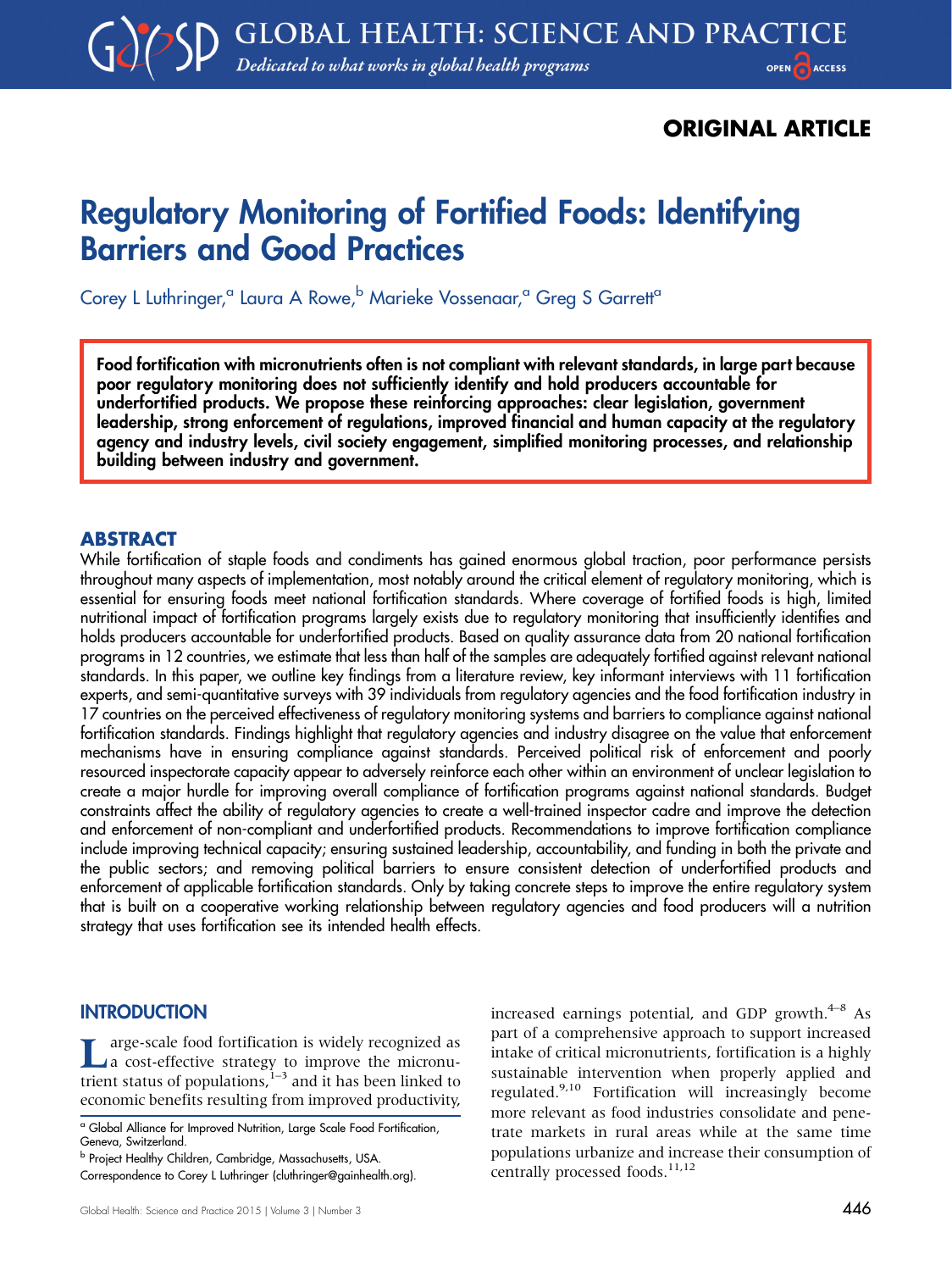Fortification has gained global traction, especially in middle-income countries. Governments, industry, and civil society have come together to implement salt iodization programs in more than  $140$  countries worldwide<sup>13</sup>; 83 countries have mandated at least one kind of cereal grain fortification,<sup>14</sup> 23 countries have mandated fortification of edible oils, $15$  and nearly a dozen countries fortify condiments. According to the Food Fortification Initiative and the Iodine Global Network, 31% of commercially milled wheat flour is fortified, reaching more than 2 billion people, and 76% of households are consuming iodized salt.13,14,16

Despite progress, there exists evidence of nonfortification and underfortification among products claiming to be fortified. Among mandatory fortification programs in low- and middle-income countries in Africa and Asia, fortification coverage and compliance can be triangulated from a variety of data sources. From household coverage data, available for 10 national salt iodization programs, a population-weighted average of 50% of households have access to adequately iodized salt.<sup>17</sup> From industry self-reported quality assurance and quality control (QA/QC) results from national fortification programs in 5 countries, representing 2 maize flour, 5 wheat flour, 1 sugar, and 4 vegetable oil programs, it is estimated that 45% of product samples are adequately fortified per national standards.<sup>18,19</sup> Accelerated degradation of certain fortificants has been seen in some climates, leading to products being underfortified when tested. These cases can and should be controlled by improving overall QA/QC practices and storage conditions by industry. This can be successfully undertaken by industry when strong regulatory monitoring practices are in place. $20,21$ 

Evidence of underfortification confirms the slow progress in improving compliance against fortification standards. Identified challenges at industry, government, and retail levels suggest critical points along the food value chain that prevent consistent compliance (Figure 1). Challenges also exist at the humanitarian level since food-related assistance often occurs in parallel with national fortification initiatives and can present barriers to compliance. Good regulatory monitoring and QA/QC practices can help ensure that food products advertised as, or required by law to be, fortified are adequately fortified, meaning compliant with relevant regulations or fortified as claimed. There is limited value in measuring the health impact of fortification programs if fortified foods

are not adequately fortified with a bioavailable fortificant and government regulatory monitoring systems are unable to detect underfortified products and hold their producers accountable.<sup>20,22,23</sup> Ensuring adequate fortification is necessary to improve micronutrient consumption via national fortification programs.

Regulatory monitoring is the continuous col- **Regulatory** lection and review of information at key delivery points to ensure fortified foods meet national fortification standards.<sup>21</sup> Regulatory monitoring encompasses internal control, including QA/QC activities that are the responsibility of the food producer, and external monitoring, including inspections and audits that are the responsibility of government authorities.<sup>24</sup> The purpose of internal control is to identify and remedy irregularities throughout the production and packaging processes. Governments use external monitoring to verify that manufacturing steps are properly implemented and result in a quality product. External monitoring by govern- **Of households** ments should complement, not replace, QA/QC processes and tests related to fortification at the **fortified foods**, production level.<sup>24</sup>

**FIGURE 1.** Critical Challenges Along the Food Value Chain That Present Barriers to Consistent Compliance Against National Fortification Standards

#### **Industry Level**

- -Poor quality or unsafe inputs.
- -Poor processing procedures and expertise.
- -Improper packaging and handling.
- -Lack of awareness of standards.
- -Purposeful underfortification.

#### **Government Level**

- - Low priority and capacity for enforcement. -
- Minimal harmonization of standards.
- -Limited funding.
- -Limited personnel for legal action.
- -Corruption among inspection personnel.
- -Poor laboratory capacity.

#### **Consumer and Retail Level**

- **-** Outdated products on shelves.
- -Limited means to test for product quality.
- -Uncertainty if labeling corresponds to content.
- -Low consumer demand for fortified foods.

#### **Humanitarian Level**

- **Diverse standards for suppliers and products.**
- -Limited capacity for local quality development.
- -Unpredictable demand and timelines.

monitoring of food includes internal quality assurance and control measures as well as external monitoring by government.

with access to less than half are consuming adequately fortified foods, according to data from 22 national fortification programs.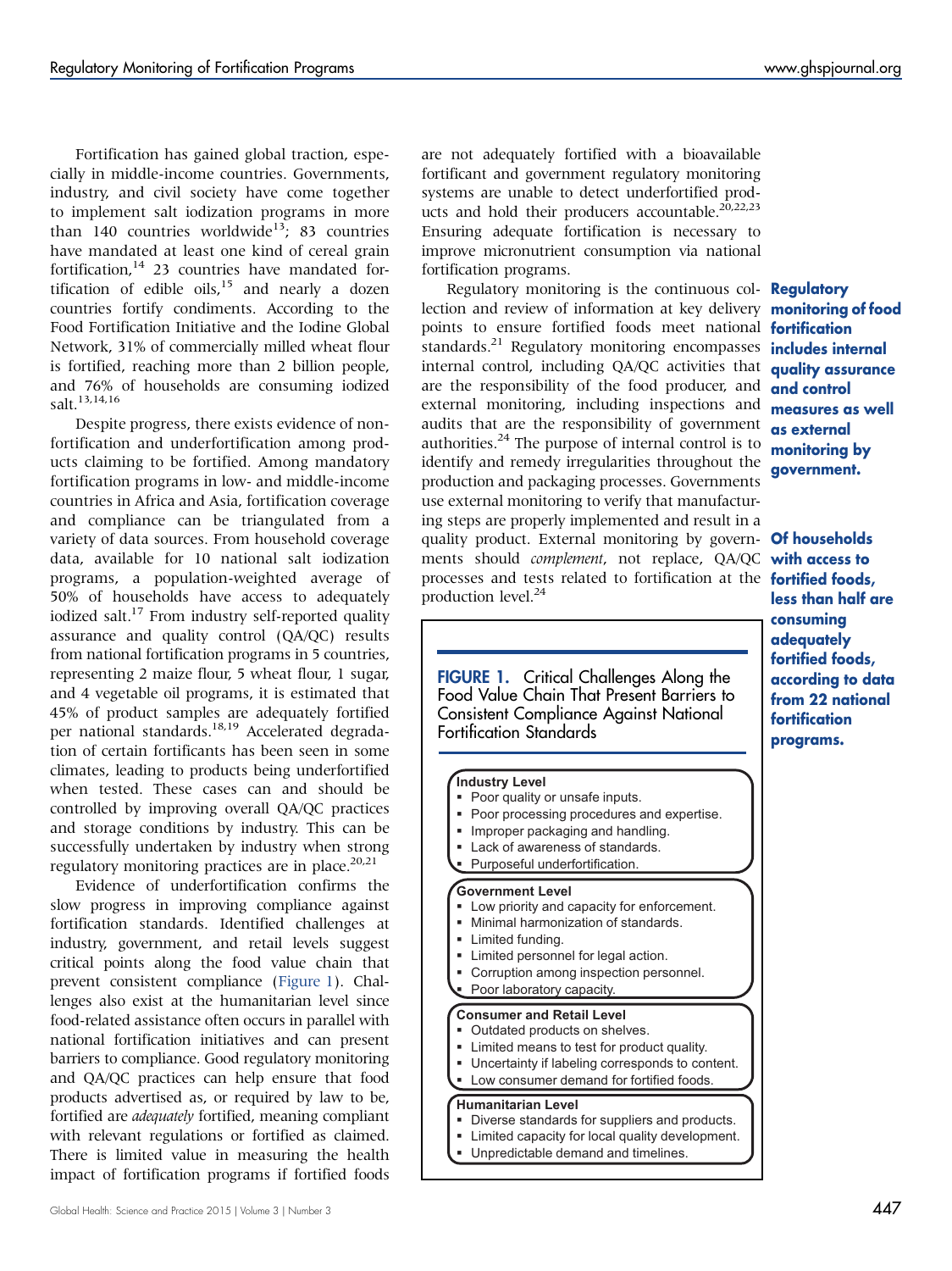Many documents outline key elements required for successful fortification programs. These requirements focus mainly on technical, infrastructural, and socioeconomic constraints that affect the supply and demand of fortified foods; they do not focus on what is needed for effective regulatory monitoring.24,25 Several manuals discuss regulatory monitoring of fortified foods; however, they focus on ideal QA/QC processes and product sampling and testing methods at the production site.<sup>22,24,26–28</sup>

The legal framework specific to food fortification provides the basis for ensuring product quality, safety, and the achievement of public health nutrition goals. Legislation should provide the basis for external monitoring systems, including clear delineations of stakeholder roles and responsibilities and a prescription of enforcement tools to deter non-compliance.<sup>29–31</sup> There is little practical guidance in the literature beyond the rationale and theory underpinning external monitoring of food fortification programs.

Many governments struggle to identify good practices in regulatory monitoring, including their role in external monitoring and in supporting industry to improve their internal control. There is insufficient practical knowledge on elements of effective and efficient external monitoring systems and a clear need to communicate lessons learned in this area. This study intends to fill this gap by providing a qualitative assessment of the barriers and successes experienced by regulatory monitoring systems and industries that fortify in lowand middle-income African and Asian countries and their perspectives on factors that contribute toward regulatory monitoring effectiveness.

#### **METHODS**

The World Health Organization (WHO) has developed guidelines on fortification that describe key functions of regulatory monitoring and that identify criteria for evaluating monitoring systems. $^{24}$  These criteria include having an established set of procedures, methodologies, and reporting requirements to continuously assess the fortification program; a clear delineation of responsibilities; and an efficient feedback mechanism that facilitates the implementation of corrective measures.<sup>24</sup> These are corroborated by similar criteria identified in the FORTIMAS approach for tracking fortification impact.<sup>32</sup> This study builds on these criteria by asking individuals involved in regulatory monitoring to reflect upon their successes,

and it challenges them to create a picture of what effective monitoring would look like in their country context. This was done through a literature review, key informant interviews, and a semi-quantitative questionnaire.

A desk review of gray and published literature was conducted from the authors' personal libraries and a PubMed search on keywords of ''regulatory monitoring" or "regulatory compliance" as it relates to ''food and drug manufacturing'' or ''food fortification.'' Key informant interviews were conducted with experts from fortification project personnel and public and private entities involved in fortification. The literature review and interview results were used to generate key themes, learn success stories, and develop 2 structured, semiquantitative questionnaires on elements of regulatory monitoring within a mandatory fortification environment. One questionnaire was designed for respondents from government regulatory agencies and the other for respondents from industrial corporations that fortify a staple food, with overlapping questions and themes. The questionnaires were designed to elicit responses in each of the 5 major components of food control as designated by the Food and Agricultural Organization (FAO) and  $WHO^{29}$ :

- Food law and regulations
- Food management
- Inspection services
- Lab services
- Information, education, communication, and training

While many food producers in low- and middleincome countries in Africa and Asia lack adequate QA/QC and good manufacturing practices, certainly contributing to persistently underfortified foods reaching consumers, the questionnaire focused on external monitoring and the role of government regulatory agencies.

Questionnaires were deployed to contacts in regulatory agencies and industry in 28 countries with a focus on low- and middle-income countries in Africa and Asia.<sup>33</sup> Snowball sampling was employed, asking respondents to suggest others in their networks who would qualify for participation. Questionnaires were administered via an online survey available in both English and French. Country staff from the Global Alliance for Improved Nutrition (GAIN) and Project Healthy Children (PHC) were encouraged to work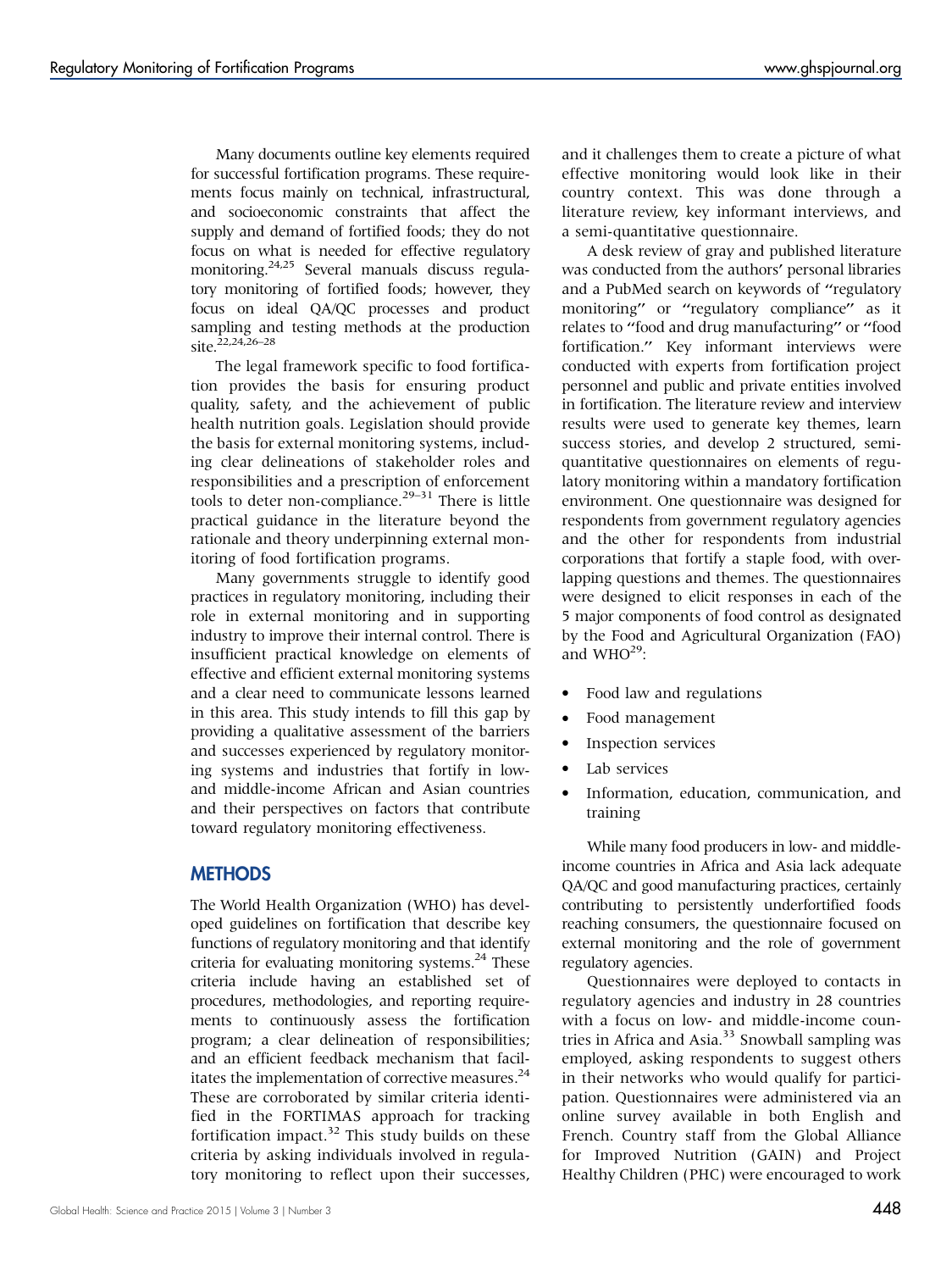with respondents in a structured interview format to translate and facilitate question understanding.

In total, 55 respondents participated in the questionnaire; 39 (71%) were included in the analysis. Inclusion criteria for the analysis comprised answering a set of key questions (9 responses excluded) and, in the case of industry respondents, a requirement that the food vehicle fortified on site was included in the country's mandatory fortification legislation (4 responses excluded). In all but 2 cases, exclusion due to non-completion was due to technical and Internet connectivity issues; a subsequent questionnaire was completed from these countries as a second attempt with the online survey tool or via an identical paper version.

Analyses were conducted at the respondent level. Some countries had multiple respondents; however, the lack of agreement between respondents within the same country and sector as well as the nature of the study design led to the choice not to average and weight responses or analyze data at the country level. Additionally, it was not the aim of this study to compare progress and practices across countries but to gain a sense of respondents' perspectives on regulatory monitoring effectiveness, barriers, and best practices.

## **FINDINGS**

Key informant interviews were conducted with 11 fortification experts from program implementers, industry, and government. Questionnaire responses were completed by 18 individuals from regulatory agencies in 15 countries and by 21 individuals from the food fortification industry in 13 countries. A total of 17 countries were represented. Eleven countries provided at least 1 completed response from both the regulatory agency and industry (Afghanistan, Bangladesh, Ethiopia, Ghana, Indonesia, Kenya, Nigeria, Pakistan, the Philippines, Senegal, and Tajikistan). Two countries provided respondents from industry only (Egypt and Kazakhstan) and 4 countries provided respondents from regulatory agencies only (Kyrgyzstan, Liberia, Mozambique, and Nepal).

As reported by regulatory agencies across the 17 countries at the time of the survey, every country mandates salt iodization. Eight countries also mandate fortification of wheat flour, and 9 countries mandate fortification of vegetable oil. Four countries mandate the fortification of 4 or more vehicles (salt plus some combination of wheat flour, maize flour, rice, sugar, and vegetable oil). Thirteen industry respondents fortify salt at their facilities, 6 fortify wheat flour, 2 fortify vegetable oil, and 1 fortifies maize flour. Industry respondents indicated they began iodizing salt between 1991 and 2009, while the fortification of other vehicles began between 2000 and 2013.

Survey respondents prioritized a list of regulatory monitoring elements needing improvements at the regulatory agency level to ensure compliance against relevant national fortification standards [\(Figure 2](#page-4-0)). Respondents from both regulatory agencies and industry placed a high importance on improving regulations so they are clear and provide a good regulatory environment including delineating the roles and responsibilities of stakeholders. However, regulatory agencies and industry inversely prioritized the remaining elements: Industry respondents rated incentives and penalties for enforcement, communication between sectors, and industry engagement as their next highest priorities for regulatory agency improvement, whereas these components were among the lowest priorities for regulatory agencies.

Industry respondents were asked to prioritize a list of barriers they and other producers of fortified foods face in ensuring adequate fortification [\(Figure 3\)](#page-5-0). Two barriers dominated the list perceived by the food industry: the high price of premix (the powdery blend of vitamins and minerals used in fortification), which drives up the cost of processing, and competition with non-fortifying or non-compliant producers, which illustrates the need for mandatory legislation and enforcement to level the playing field.

Based on the perceived importance of each element and the identified barriers, 3 main themes were chosen for further investigation during analysis: (1) food law and legislative environment, (2) mechanisms of regulation enforcement, and (3) prioritized human and financial resources at regulatory agencies.

## Food Law and Legislative Environment

The lack of clarity in the roles of government authorities in monitoring fortified foods was a barrier faced by 6 of 20 industry respondents (30%), while 22 of 34 respondents from both sectors (65%) identified the need for clear regulations as a top priority for fortification compliance. [Figure 4](#page-6-0) depicts the challenges regulatory agencies reported facing in creating a

Both regulatory agency and industry respondents placed high importance on improving clarity of regulations.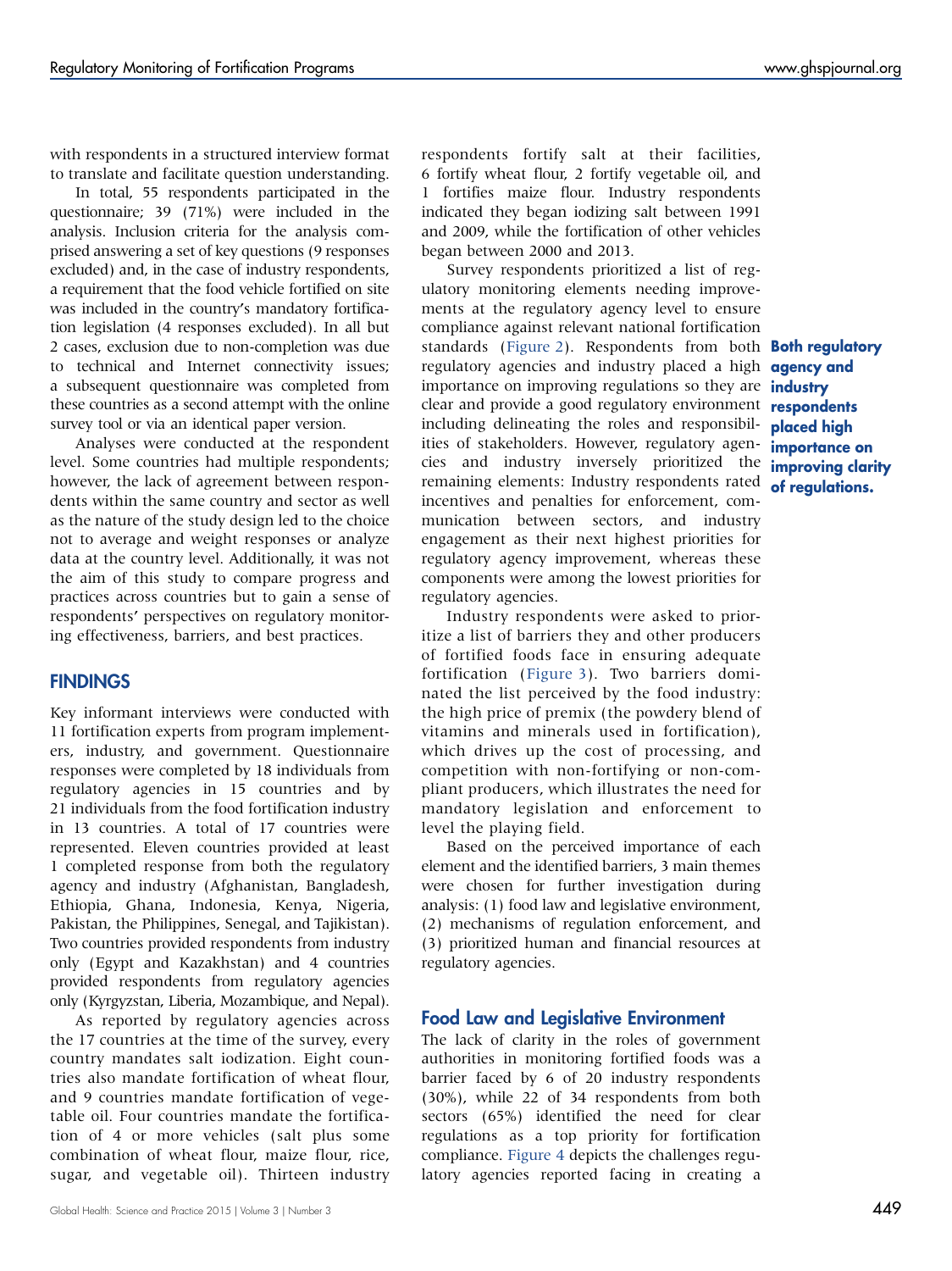<span id="page-4-0"></span>FIGURE 2. Top Regulatory Monitoring Priorities Requiring Improvements at the Regulatory Agency Level to Ensure Industry Compliance With Fortification, According to Rankings<sup>a</sup> by Questionnaire Respondents From Regulatory Agencies (n=14) and Food Industries (n=20)<sup>b</sup>



<sup>a</sup> Respondents ranked each element as 1 of their top 3 priorities.

 $b$  The 14 respondents from regulatory agencies came from 12 countries, and the 20 respondents from food industries came from 13 countries (a total of 16 countries represented). Four respondents from regulatory agencies and one from industry left this question blank.

Half of regulatory agency respondents perceived a political risk to taking regulatory action against the food industry.

Both regulatory agency and industry respondents believed that incentives could encourage compliance with fortification regulations.

legislative environment conducive to fortification compliance. Half of the respondents perceived a political risk to taking regulatory action, and 44% indicated a lack of trained inspectors and analysts as a key challenge.

Legislative instruments should be robust enough to prevent risks to safety and quality while also flexible enough to allow for changing technology and local nutrition contexts. Fifteen of 39 respondents (38%) considered their country's regulatory system responsive to new technologies; 3 respondents (8%) considered it very responsive (data not shown).

Technical regulations are delineations of a product's characteristics, such as size, shape, or performance, which are mandatory for producers to conform to. In this way, they are legally enforceable and can be more easily modified without having to pass entirely new laws. One questionnaire respondent stated that using technical regulations "... made the standard a mandatory tool without having to go to Parliament for a new legislative instrument.''

## Mechanisms of Regulation Enforcement

Key informant interviews with government and industry stakeholders opined that economic incentives send a strong message to the private sector that the government will share in the risks and rewards of fortification and make a financial commitment. As one questionnaire respondent described, ''Compliant industries are recognized publicly, and messages about the purpose of enforcement are regularly communicated, helping to gain industry buy-in.''

Among regulatory agency questionnaire respondents, 14 of 17 (82%) reported deploying an incentive, and 11 of 20 from food industries (55%) reported that an incentive had been used to sway their behavior toward compliance against national fortification standards. Positive brand naming was reportedly used most often by regulatory agencies, followed by subsidies for inputs such as premix or equipment. Respondents from both sectors believed that incentives, as they are currently used, could improve in their effectiveness in encouraging compliance with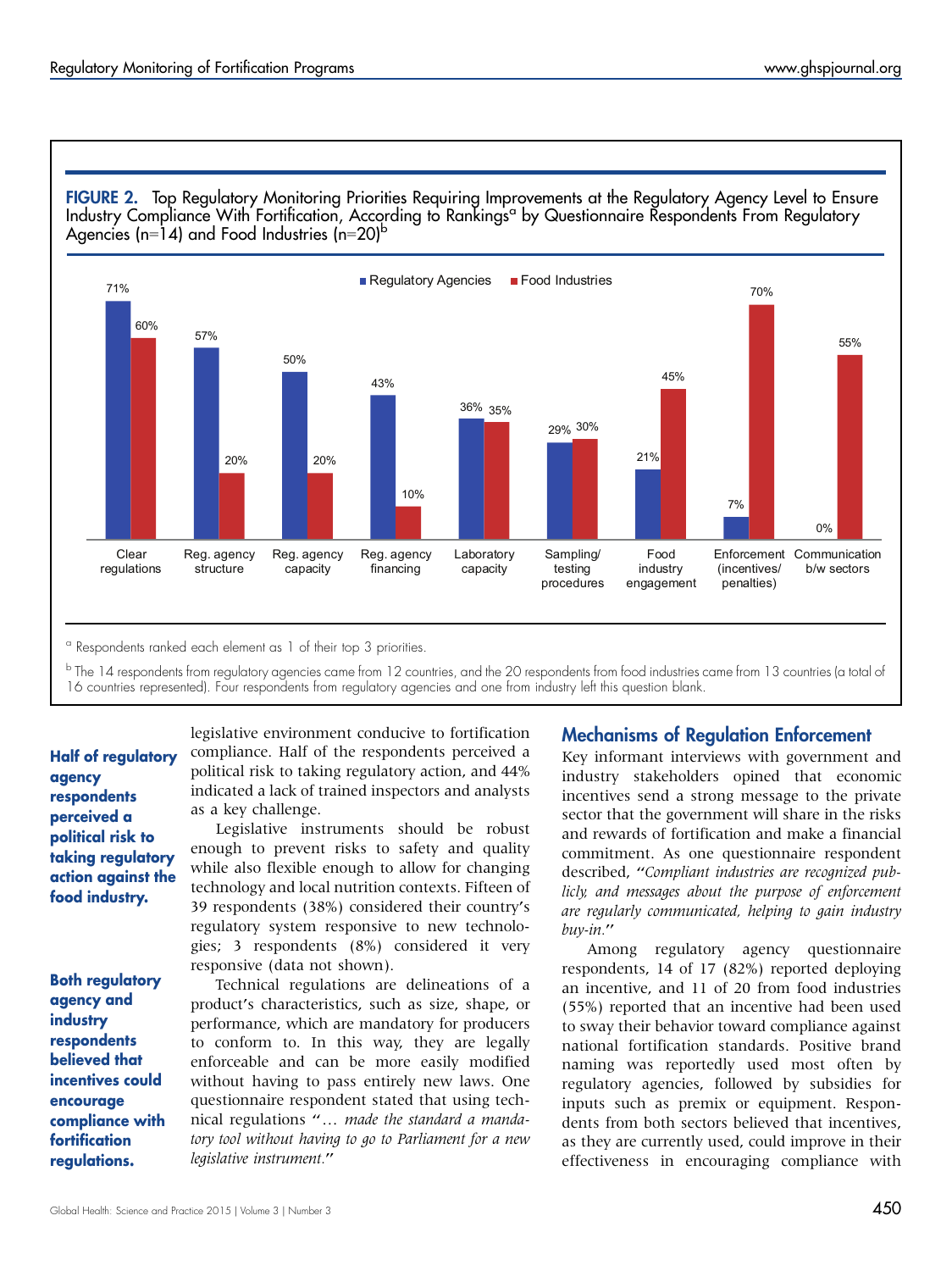<span id="page-5-0"></span>

mandatory fortification legislation; 8 of the 27 respondents (30%) reported incentives are ''very'' effective, while 9 (33%) considered incentives "moderately" effective, and 10 (37%) considered them "slightly" or "not at all" effective.

Over 90% of questionnaire respondents (34 of 37) reported that penalties have been used to deter non-compliance, although 28 of 34 (82%) admitted inconsistent use or ineffective enforcement of penalties. Fines, operating license suspension, and factory closure were reportedly used most often. Similar to their views on incentives, of 34 respondents, 10 respondents from both sectors (29%) viewed current use of penalties as ''very'' effective, while 15 (44%) considered penalties ''moderately'' effective, and 9 (26%) reported penalties are ''slightly'' or ''not at all'' effective.

A recurrent theme from key informant interviews and questionnaires was a perceived political risk surrounding consistent enforcement. Eleven of 18 respondents from regulatory agencies (61%) believed this lack of willingness to take on the political risk of enforcement is a major barrier. Regulatory agencies claimed using penalties is politically risky due to perceived or real resistance from interest groups. One respondent described it as risky ''... for political reasons, because of backlash and strike threat by the mill association.''

Respondents opined that the political risk of enforcement leads to penalties that are not severe enough to encourage adequate fortification or are inconsistently applied due to insufficient Perceived resources required to navigate lengthy bureaucratic systems. One interview respondent said, ''Fines are so low that industry would rather pay the annual fine than the cost to upgrade equipment to fortify.''

Respondents from both sectors believed that credibility and perceived effectiveness of regulatory bodies comes largely from consistent followthough on enforcement measures, regular and unannounced inspections, and acting in a fair and transparent manner with all industrial entities.

effectiveness of regulatory agencies comes from consistent follow-through on enforcement measures and transparency with industry.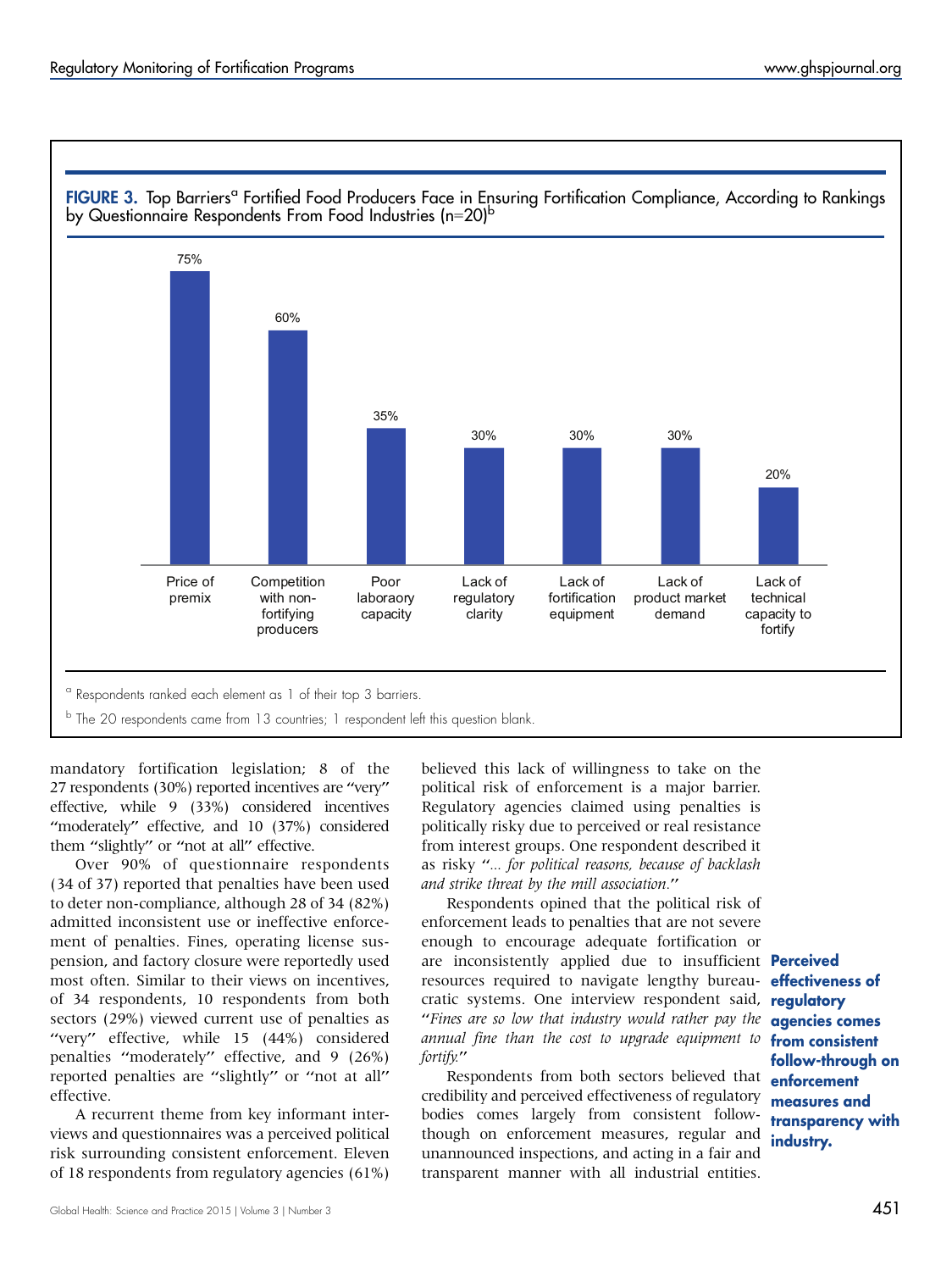<span id="page-6-0"></span>

This also includes monitoring at the most appropriate place for enforcement. As one questionnaire respondent said, "At the retail level, their point is, 'Why are we to be penalized instead of factories?'''

Thirteen of 36 questionnaire respondents (36%) reported that factory inspections are announced beforehand. Even if visits are not announced, one questionnaire respondent noted, ''[News of inspection] spreads in advance by local people, media, etc. Once visits start in one factory, often surrounding factories quickly shut down and hide operations to avoid regulators from visiting.''

Six of 18 questionnaire respondents from regulatory agencies (33%) believed that their regulatory system is robust and responds quickly to non-compliance. When asked about data management, 10 of 16 regulatory agency respondents (63%) reported that data is well managed or translated into action to improve compliance, and 9 respondents (56%) reported sharing their data regularly with stakeholders.

Another emerging theme from interview and questionnaire responses was that attitudes of respect and trust are lacking between the sectors. Of the 20 industry respondents, 12 (60%) reported that regulatory agencies do not believe industry puts effort into producing quality fortified food, and the same number reported they do not believe regulatory agencies do their job fairly. Seven of 20 industry respondents (35%) reported having a poor working relationship with their counterparts in regulatory agencies. As one interviewee suggested, ''Good governance calls for well-trained, motivated food inspectors who make an effort to be constructive, cooperative, and helpful, rather than having an attitude of policing, only trying to find what's wrong.''

## Prioritized Human and Financial Resources

Most questionnaire respondents (14 of 17, or 82%) from regulatory agencies noted their current funding is not completely sustainable over the next 5 years, and 16 of 18 respondents (89%) felt national budget allocations are the most stable source of funding necessary for regulatory success. Some respondents have detailed success stories in stretching their limited budgets. Of the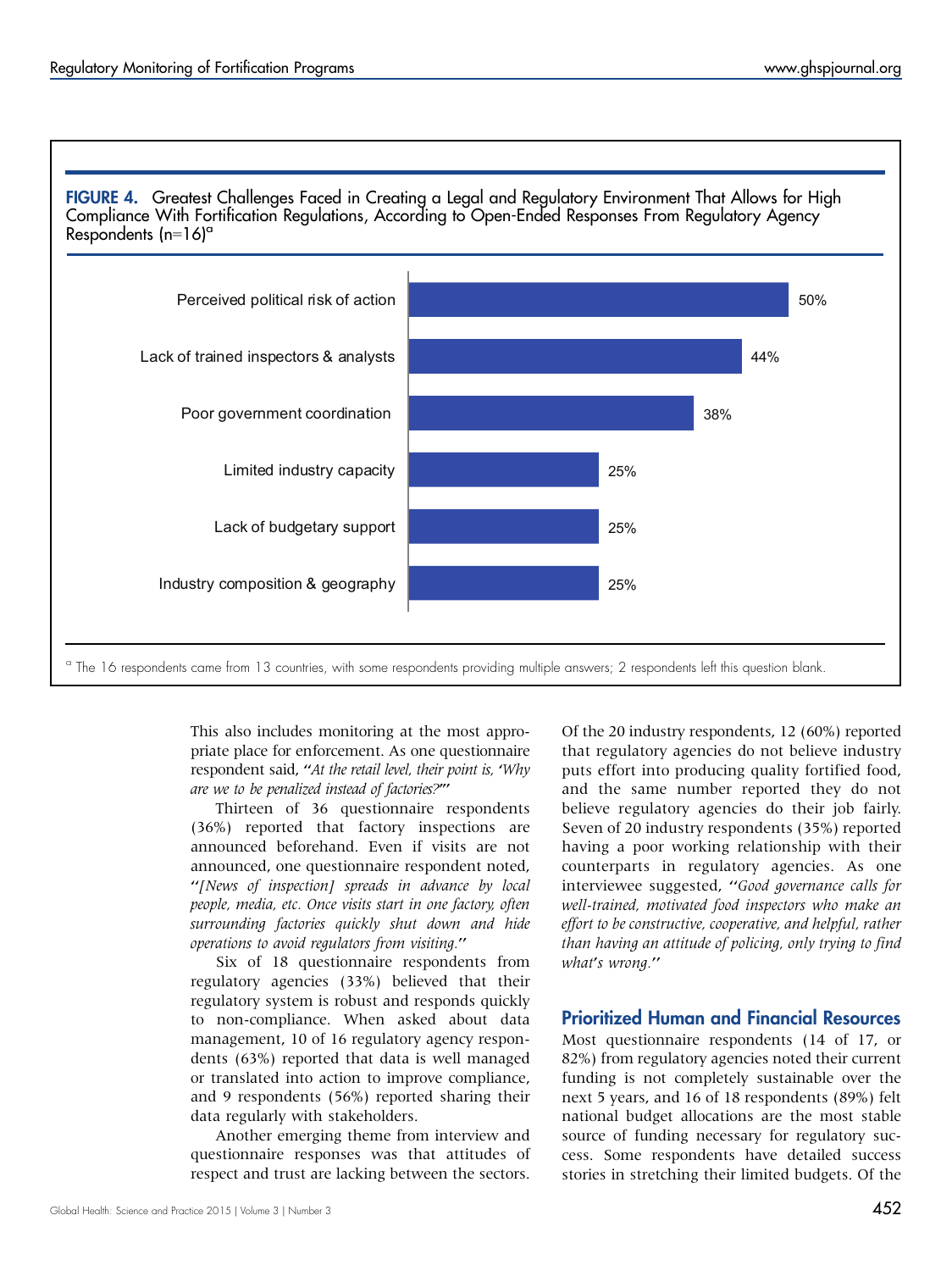18 questionnaire respondents from regulatory agencies, 8 mentioned introducing a network of local offices that saves on inspector travel costs; 6 mentioned generating incomes through inspection, licensing, and testing services; and 5 cited the use of civil society, consumer, or industry groups to assist with monitoring activities. Respondents echoed the importance of securing a sustainable budget for general inspections and food control first, allowing for a smooth introduction of fortification regulation into the system later.

A recurring theme among key informant government interviewees was that limited budget allocations resulted in low compensation and few opportunities for professional training, leading to high staff turnover. Of 16 regulatory agency respondents, 2 reported inspectors never receive a travel budget; overall, half reported inspectors received one on an irregular basis (less than 40% of the time). Interview respondents noted that workloads are taxing for regulatory agency staff who must prioritize food safety issues above those of quality and fortification. This was also a common theme among questionnaire respondents. One noted, "[There is] pressure on limited human resources, equipment, and consumables to allocate ... among competing regulatory priorities.''

Of 18 questionnaire respondents from regulatory agencies, 13 (72%) agreed that more inspectors were needed to effectively distribute the workload, and 15 of 17 (88%) believed that compliance at the industry level would improve with greater monitoring frequency. Thus, regulatory agency respondents believed they should be doing more, but they lacked financial and human resources. A recurring theme throughout the interviews and surveys was that lack of technically trained staff prevented regulatory agencies from being more effective overall. This was pervasive along the continuum of regulatory monitoring and was discussed in questions on a variety of topics [\(Figure 5](#page-8-0)).

Finally, the importance of an adequately resourced laboratory was emphasized by respondents. Of the 16 regulatory agency respondents, 6 (38%) reported a lack of equipment and inputs for laboratories while a lack of trained staff and technical capacity were reported by 8 respondents (50%). Interview respondents noted that the lack of laboratory capacity slowed the testing process and prohibited inspectors from making costefficient judgments about required follow-up action. Even where resources and trained staff were available, regulatory agencies faced additional challenges. As one respondent said, "The greatest challenge is getting test results acted upon for compliance.''

## **DISCUSSION**

In this paper, we highlighted the barriers and successes experienced by professionals working in regulatory monitoring and industries that fortify foods. Our methodology's strength in eliciting rich qualitative descriptions of respondents' perspectives enabled us to identify barriers and good practices in regulatory monitoring, classifying them into themes for further discussion. Insufficient and inconsistent monitoring persists because of perceived low risk of detection for non-fortified and underfortified foods. These perceptions can be due to actual resource and capacity constraints within regulatory agencies and unclear legislation, but as many of the respondents described, a major contributor is a sense of political unwillingness.

Attitudes toward established food safety laws and compliance with them based on the probability of detection and prosecution has been explored previously; parallels can be drawn to similar issues of food quality and fortification.<sup>34,35</sup> Some businesses are "political citizens" who comply with regulations unless they consider rules unreasonable; some are ''economic actors'' who comply when it is profitable; and some are "incompetent organizations" who are willing to comply but are not well enough equipped or knowledgeable to do so.<sup>36</sup> The first attitude can be Regulatory found among food producers who attempt to **agency** fortify but are non-compliant due to challenges in **respondents** technical or laboratory capacity. The second is **believed they** prevalent among food producers in contexts where **should be doing** there is competition with non-fortifying producers **more but lacked** or imports and where access to affordable premix **the necessary** is lacking. The third attitude is most often found in **financial and** countries just beginning to fortify, where a lack of knowledge or clarity in the regulations must be overcome. As will be echoed throughout, regulatory agencies could improve their ability to communicate with industry to fully understand how to engage them and meet compliance targets.

[Figure 6](#page-9-0) depicts the relationship between regulatory monitoring elements and a positive impact on health. Enforcement mechanisms and human and financial resource capacity form a strong feedback loop. In many regulatory monitoring systems, budget constraints lead to insufficient resources devoted to fortification regulation, often

human resources.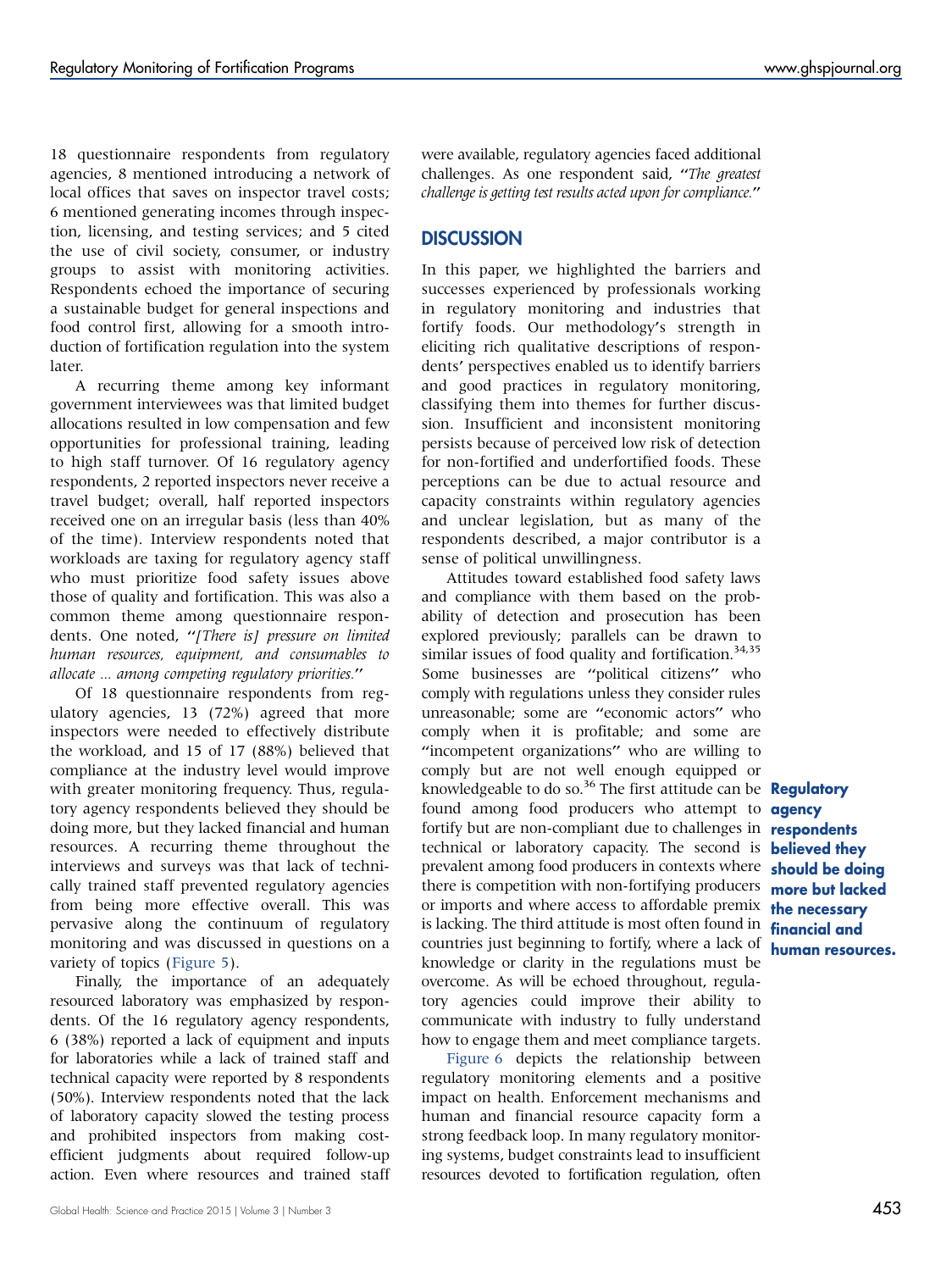<span id="page-8-0"></span>

regulatory monitoring area.

Mandatory legal instruments requiring food fortification may help level the playing field for industry.

**Insufficient** regulatory monitoring and enforcement is at the root of underfortified products.

because of competing priorities. Low enforcement and compliance result largely from a lack of resources or an unwillingness to detect underfortified foods and hold industry accountable. Without strong political willingness to enforce, justifying investments in resources for enforcement is difficult. Injections of positive interventions into this cycle, such as using a systems approach, simplifying data collection and management, and increasing the role of civil society, can help to decrease the strain on resources. There is a need for an enabling environment to underpin technical enforcement capacity with legal and political commitment and willingness. This includes clear legislation and sustained leadership and accountability in both the private and public sectors. The schematic is further described in the following sections.

#### Food Law and Legislative Environment

Food laws, regulations, and standards related to mandatory fortification are frequently fragmented and do not clearly present the roles of stakeholders or the array of enforcement mechanisms that can be used legally. Many interview and questionnaire

respondents described clear and consolidated legislation as a prioritized step in improving compliance with national fortification regulations. Clear laws and regulations can foster an enabling environment and good working relationships between producers and regulatory agencies. Requiring fortification through mandatory legal instruments has been a recommended strategy to level the playing field, incentivizing industry to fortify by removing competition from non-fortifying producers and providing the basis for consistent legal enforcement.<sup>37</sup> When the mandate is not enforced, industries may choose to stop fortifying to increase profits, jeopardizing the nutritional impact on the population.

### Mechanisms of Regulation Enforcement

One of the most critical themes drawn from this study's findings, especially from the perspective of industry, is that enforcement is an important driver of compliance with national standards. At the root of underfortified products is insufficient regulatory monitoring and enforcement that lead to non-compliance among industries.<sup>38-40</sup> Industry sees regulatory monitoring as related to how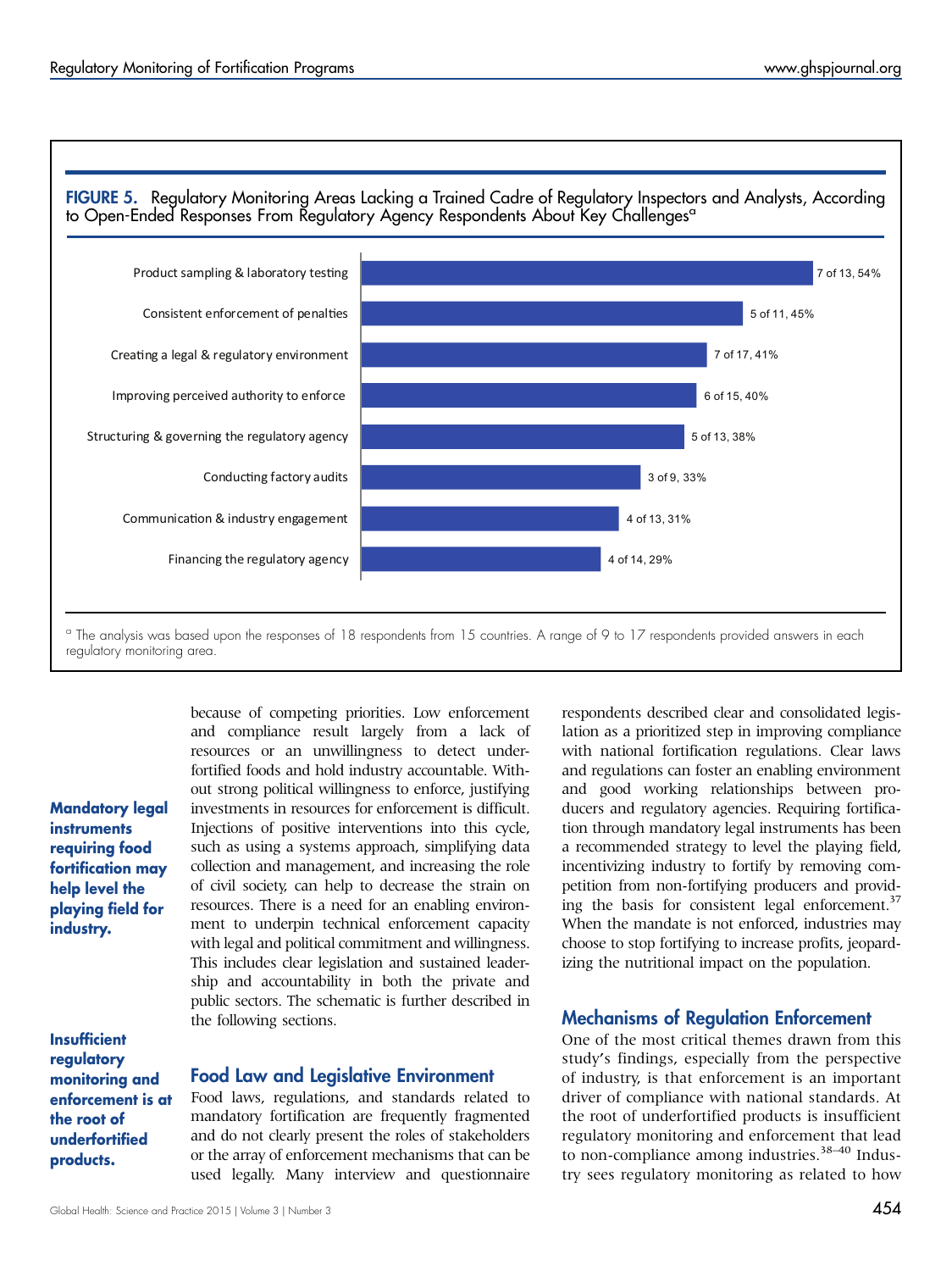<span id="page-9-0"></span>

often and how well regulatory agencies inspect facilities and consistently implement enforcement measures. Moral authority can be garnered through perceptions of effectiveness and coordination, which are linked to agency structure, governance, transparency in decision making, and funding prioritization.<sup>41</sup>

While most respondents reported using some combination of incentives and penalties for enforcement, it is their effectiveness in strength and application that matter most. Regulation on paper will not improve fortification compliance without incentives and consequences that are real, strong enough to drive underfortified foods out of markets and production facilities, and consistently applied. Good enforcement requires the capacity of regulatory agencies and their public laboratories to detect and act upon noncompliance.

Claiming that enforcement of penalties presents political risk was a common theme among respondents and has been previously encountered.<sup>20,42</sup> To combat this, regulatory agencies must show proper leadership and communicate with industry to ensure the reasons for regulations and penalties are understood as useful in leveling the playing field for industry.

## Human and Financial Resources

Funding is a critical element of food control **paper will not** management and governance, providing the improve resources necessary for action and a sense of **fortification** government prioritization. Food safety is typically compliance alone. prioritized more highly than food quality, including fortification, because food safety issues generally present a higher and more immediate risk than an issue of sub-standard quality.<sup>24</sup> A few

Regulation on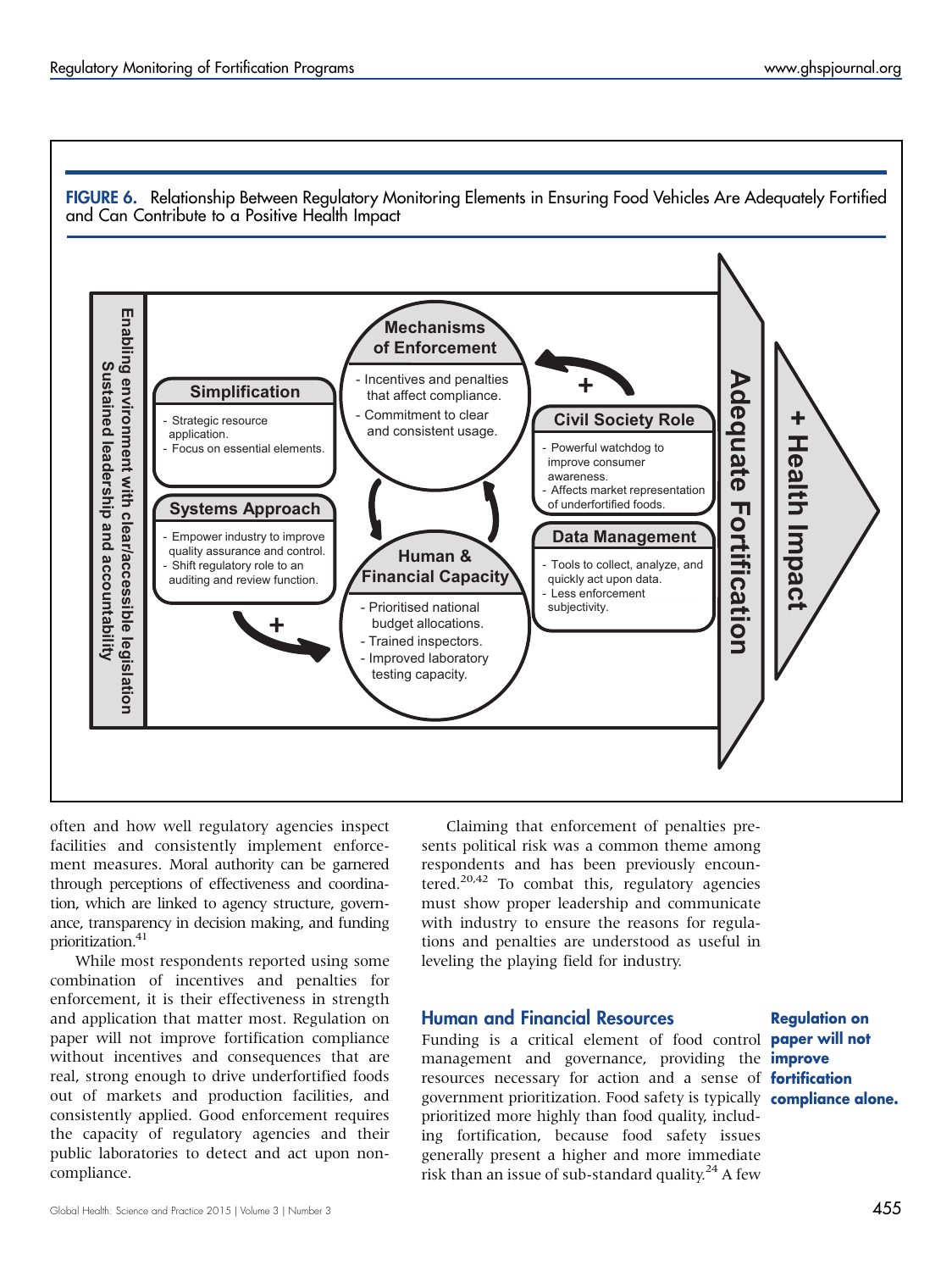cases of E. coli are a more immediate threat to public health than the long-term, cumulative health consequences of micronutrient deficiencies, even though the detrimental effects of nutrient deficiencies, such as poor cognitive development, immunity, and productivity, affect a greater proportion of the population.<sup>29,43</sup>

Without a stable funding source, countries must cope with uncertainty in their budgets, impacting the quality of their regulatory capabilities. The effectiveness of inspection and verification services relies on qualified, trained, efficient, and honest food inspectors who are able to collect samples for laboratory testing and carry out quality and safety evaluations.<sup>44,45</sup> Questionnaire data reveal that many countries lack adequate public-sector laboratory capacity, including equipment, supplies, and trained personnel. Sampling quantity and data quality are likely to reflect the quality of technical and human resources available within laboratories.

Regulatory agencies are more likely to succeed with a core team of trained inspectors who will remain in the position long-term, which may require incentives and other motivational elements such as travel budgets and recognition for timely results. Such a workforce must be accompanied by an operating environment that places a strong emphasis on food quality, inspector honesty and integrity in reporting, and communicating with industry to remedy issues of overall quality control. Inspectors also need to understand the relevant food laws and regulations, including methods they can legally use to inspect industry facilities and hold producers accountable for the findings.

Industry also has a role to play in enacting QA/QC measures and consistently producing foods that are compliant against mandated national standards. To address overall food quality, industry capacity must be improved in using good manufacturing practices and working with regulatory agency counterparts to remedy issues of access and affordability of inputs and premix.

#### Increasing the Role of Civil Society

Fortified foods are considered credence goods, those that consumers cannot easily evaluate in order to demand a higher quality. Fortified and non-fortified products are virtually identical and without the use of some form of analytical equipment, consumers have little indication as to whether vitamins and minerals have been added in the declared amounts

or will perform as claimed. They must take the stated claims of manufacturers on faith. This same information asymmetry can also describe the relationship between fortified food producers and their micronutrient premix suppliers.

For some credence goods, including fortified foods, product demand depends largely on branding and marketing to provide consumers with a recognizable way to distinguish between products.<sup>46</sup> Since consumers are easily cheated into paying higher prices for claims of higher-quality products, there is little market incentive for food producers to invest in improvements to increase the quality of their products. Food producers who wish to pawn off lower-quality goods as higher ones will therefore drive out legitimate business.<sup>47</sup> The burden for increasing incentives to invest in fortification (and food quality more broadly), therefore, largely falls on regulatory agencies.

As success stories from respondents detail, regulatory agencies have benefited from working with civil society organizations, including industry and consumer associations. There have been documented successes where village health committees helped to monitor small and local retailers.<sup>48</sup> Civil society can be a powerful watchdog, improving consumer awareness of those food producers that pass off their underfortified products as good consumer choices. Civil society can also be an important regulatory assistant, lessening the financial and workload burden of the national regulatory offices as a stopgap measure until local offices can be built and properly staffed.<sup>44,49</sup>

## Simplifying Data Collection and Management

It is advantageous to streamline workflows and apply resources strategically to essential elements. Even with a consolidated wheat milling sector in a small geographic area, Jordan's regulatory inspectors faced difficulties in their ability to conduct on-site surveillance and monitoring on a regular basis. To overcome this, a simple external monitoring system was adopted that collects 3 indicators (monthly production of wheat flour, number of boxes of premix used, and iron concentration in a flour sample) that can be easily analyzed and used to make programmatic decisions by a low-resource regulatory agency.<sup>50</sup> Similarly, Egypt's fortified Baladi bread producers introduced an online fortification monitoring system in 2011 that generates automated alerts

Civil society can be a powerful watchdog by improving consumer awareness of food producers that underfortify.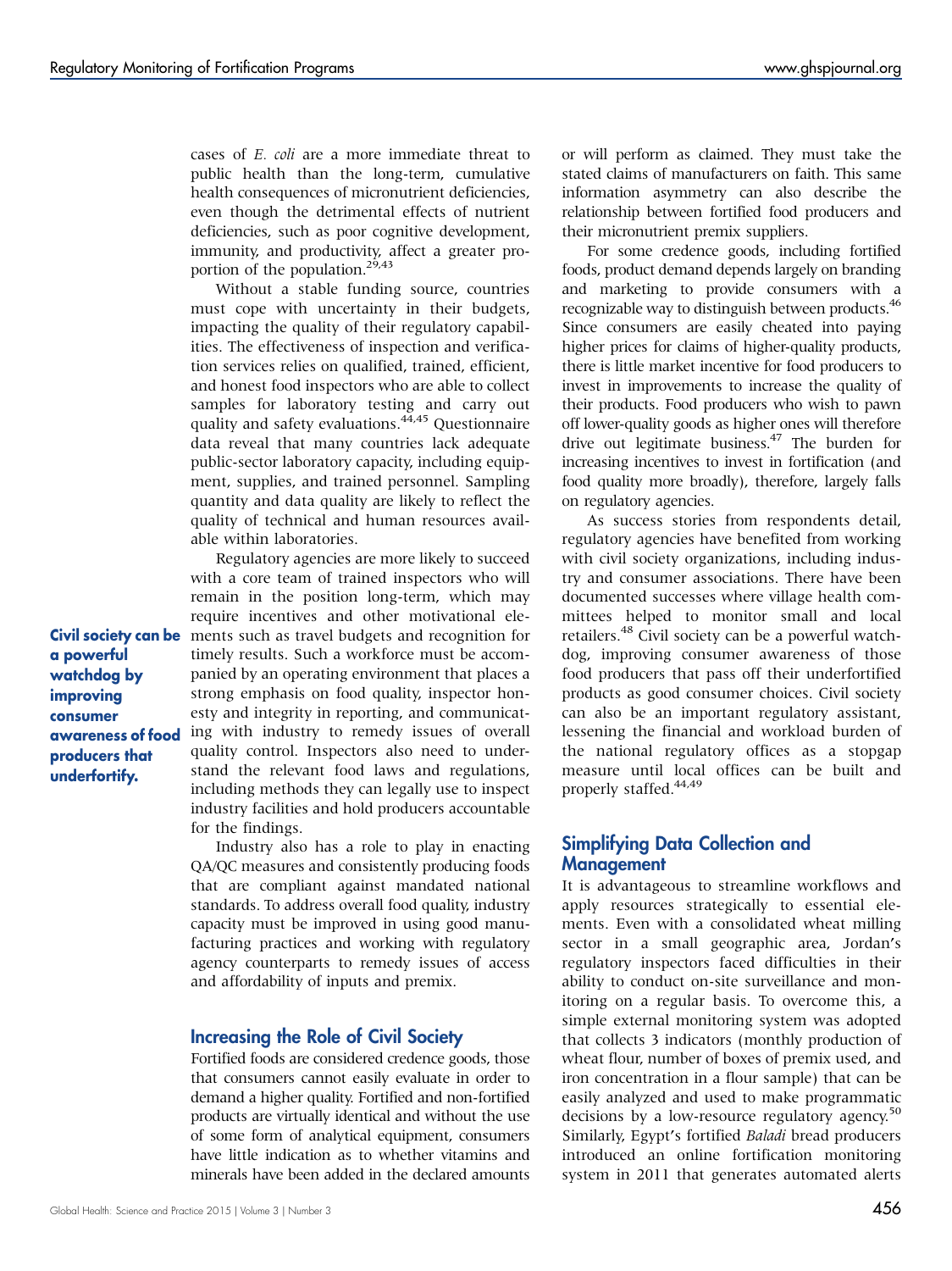in cases of outliers from the normal fortification range, shortages in warehoused premix stock, and other system disturbances that may result in underfortified products.<sup>51</sup> Just 2 years after implementation, the latest compliance data claim that 95% of Egypt's flour is adequately fortified to national standards.<sup>51</sup> Finally, Zimbabwe's Ministry of Health and Child Care is in the process of incorporating key fortification monitoring indicators into their District Health Information Software. This allows for the efficient and consistent tracking of monitoring data that can be disaggregated by location, date, brand, or producer through an already-existing centralized data capture system (personal communication with Arthur Pagiwa, Zimbabwe Country Coordinator, Project Healthy Children, Jul 2015).

Inspections are most appropriately conducted at the point of production and/or import, where it is most efficient and affordable to remediate underfortification.<sup>52</sup> Monitoring at retail outlets may have a role in creating awareness among retailers and consumers or as verification of nutrient retention, but it is ineffective as an enforcement tool since it is often difficult to trace non-compliant products back to their production or import source.<sup>20</sup>

## A Systems Approach to Monitoring

Many countries have focused solely on laboratory testing of final product samples for conformance with national standards; however, this strategy is costly.<sup>20,29</sup> Furthermore, final product sampling and analysis techniques have large margins of error for some micronutrients, random samples are not always a true reflection of overall performance, and the turnaround of information is often too slow to make timely modifications. A ''systems'' approach to monitoring facilitates preventive measures at all stages of the food value chain so that underfortified products can be identified and remedied earlier along the chain. This approach, which is in conjunction with the principles of Good Manufacturing Practices (GMP) and Hazard Analysis/Quality Analysis and Critical Control Points (HACCP/QACCP), has been the industry standard in many countries for the manufacture of pharmaceuticals and, in many cases, processed and fortified foods, for over a decade.<sup>24,53-56</sup> This approach facilitates industry to keep good records and entrusts them with the primary responsibility for safety and quality, leaving regulatory inspections to verify whether industrial entities have the

adequate raw materials, equipment, systems, and procedures in place for the manufacturing processes to result in consistent production of adequately fortified foods. Testing product samples is still required and is critical but relegated to a validation role  $^{24,53}$ 

Using the systems approach requires a cooperative working relationship between regulatory agencies and food producers with a mutual **Integrating key** understanding that sustained violation will be **fortification** addressed.<sup>37,57,58</sup> Effective inspections also require **indicators into** a platform for information exchange to build cooperation and trust. Success stories have proven that the systems approach does have broad applicability and relevance to developing countries.<sup>50,59</sup> Codes of practice that delineate monitoring activities using the systems approach have been drafted and are awaiting approval in South Africa, $60$  Zimbabwe, $61$  and Mozambique, and the idea is gaining traction elsewhere in Africa and Asia (personal communication with Philip Randall, Director, PCubed, Jul 2015). Many questionnaire respondents in our study agreed that it is a better use of scarce resources, although there are a number of constraints along the food value chain that present a barrier to this approach, including a lack of trust between government inspectors and industry personnel, a lack of training among industry staff, and a lack of standard operating procedures that prevent consistent recordkeeping. More operational research is needed in this area to further develop the systems approach for regulatory monitoring of fortified foods, specifically in the context of lowand middle-income countries in Africa and Asia.

## Recommendations for Policy and Practice

Taking into consideration lessons learned from food safety control<sup>34,35</sup> and pharmaceutical safety and quality control,<sup>42,44,45</sup> 7 broad-reaching recommendations for improving fortification compliance can be synthesized from this study:

- 1. Legislation: Develop and implement clear legislation that outlines roles and responsibilities of all stakeholders, provides an enabling environment within the private and public sectors, and includes applicable enforcement mechanisms.
- 2. Leadership: Identify strong leadership within government that facilitates the prioritization of fortification programming and subsequent enforcement and national budget allocations.

existing health and nutrition monitoring systems helps with efficient and consistent tracking of compliance.

A systems approach to monitoring requires a cooperative working relationship between regulatory agencies and food industry.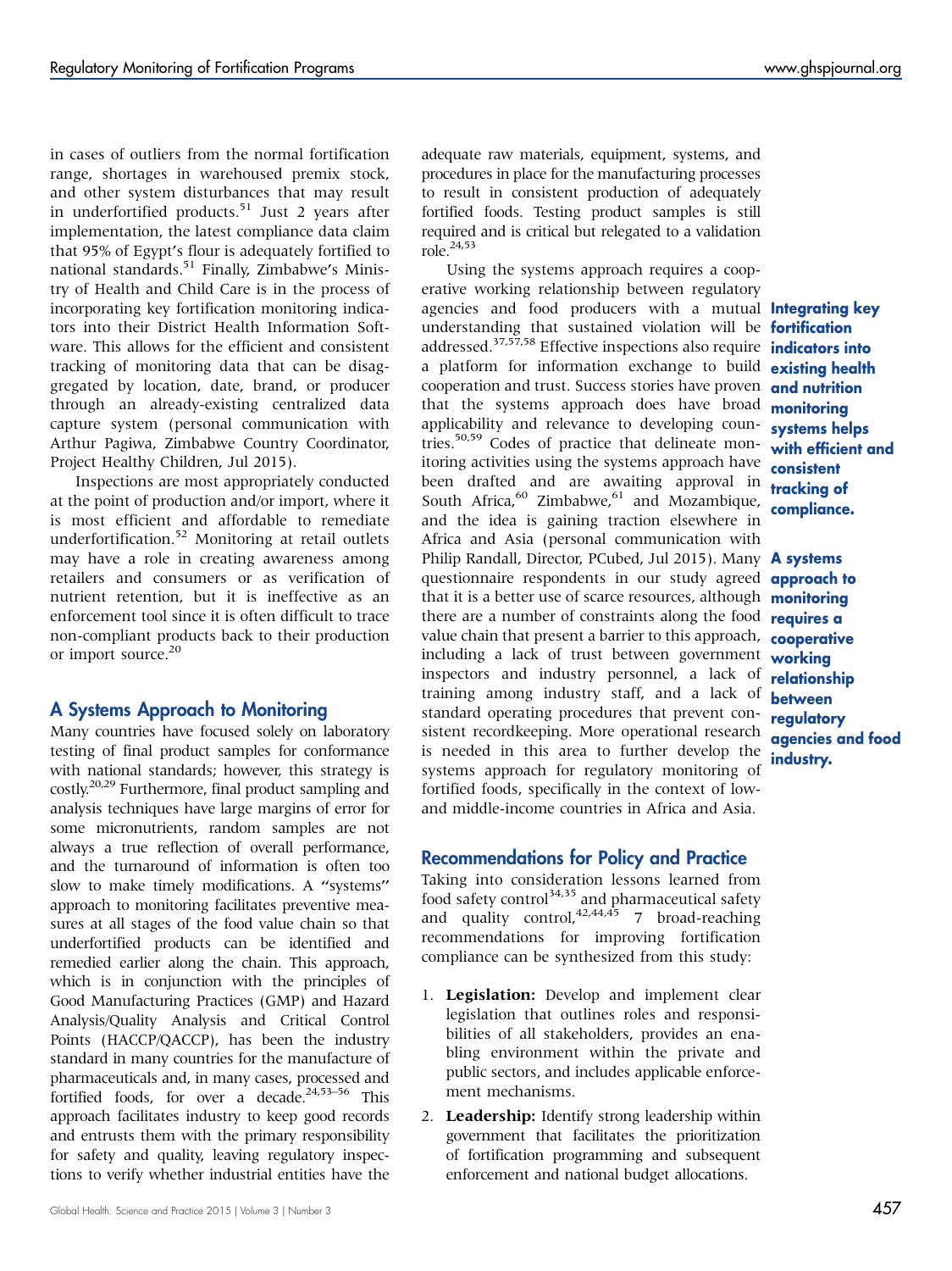- 3. Enforcement: Focus on strong, effective enforcement mechanisms that influence compliance with national standards. Encourage leadership to consistently use enforcement mechanisms to hold industry accountable.
- 4. Financial and Human Capacity: Improve capacity at the regulatory agency and industry levels. Prioritize funding for inspector training, sample collection and laboratory testing, and technology transfer to industry.
- 5. Community: Engage civil society and community organizations as a third-party to build consumer support and knowledge and to reduce the regulatory resource burden.
- 6. Data Capture: Simplify regulatory monitoring management processes, including streamlined data collection and feedback mechanisms for action.
- 7. Relationship Building: Build relationships and trust with industry counterparts so the systems approach can be an achievable goal.

Sustained government funding, in addition to external funding, is required to improve these critical areas of regulatory monitoring. While questionnaire respondents stressed the importance of national budget allocations to ensure funding sustainability, international donors must respond to this call to action to provide the impetus for countries as they build capacity, improve systems, and allocate additional funds from national budgets. Recommendations should be made by donors and technical assistance groups on which regional agencies and experts to use for adequate inspector trainings. Public-private partnerships must also be motivated and leveraged as key drivers of capacity strengthening, trust building, and funding for continued improvements at both industry and regulatory agency levels.

Public-private partnerships must be leveraged as key drivers of capacity strengthening, trust building, and funding for continued improvements.

## **Limitations**

This assessment is not without limitations that must be considered. Selection bias may have been introduced since respondents may have been better informed or may consider fortification efforts more important than non-respondents. Thus, if those respondents that consider fortification important agree that more attention and resources must be directed toward regulatory monitoring, the authors assume the issues surrounding poor monitoring are similar or worse for those countries where fortification efforts are not prioritized. Data analysis did not distinguish between food vehicles or the

year that fortification was mandated. There is the possibility that monitoring processes are different for each food vehicle, due to differences in industry structure and consolidation, while regulatory monitoring is likely to improve over time as experience and knowledge increase.

We anticipated a degree of social desirability bias to occur, especially on the part of regulatory agencies overstating their capacity and monitoring activities. This calls into question the validity of their responses, although it likely underestimates the prevalence of discussed behaviors, making the recommendations even more pertinent. Industry respondents were mostly from larger corporations and come from the perspective of 1 vehicle, whereas regulatory monitoring respondents may answer from the perspective of up to 5 vehicles that are mandated within their country and covering the range of industry sizes. Some findings may not be relevant for small- and medium-sized producers that operate under different constraints and monitoring contexts.

The sample size was relatively small; thus, this study intended to summarize perspectives and experiences from a qualitative point of view while providing an inference that the quality of fortified foods and the systems in place through which they are monitored needs improvement, particularly in low- and middle-income African and Asian countries. The study does not attempt to present a comprehensive quantitative survey of fortification program compliance globally. Nor does it claim to provide evidence-based solutions to improve compliance of fortification programs. Further research and independent evaluations will be required to do this. The authors hope this manuscript will provide a call to action for independent researchers to initiate critical evaluations exploring specific areas of need in greater depth. The chosen methodology of the questionnaire dissemination, which relied upon country staff from GAIN and PHC to assist respondents, was designed to elicit a higher response quality, rather than quantity, especially since the technical subject matter may have affected question comprehension.

## **CONCLUSION**

Regulatory monitoring of food fortification is a complex process requiring leadership, good governance, and coordination. Mandatory legislation will not automatically lead to increased coverage of fortified products without proper enforcement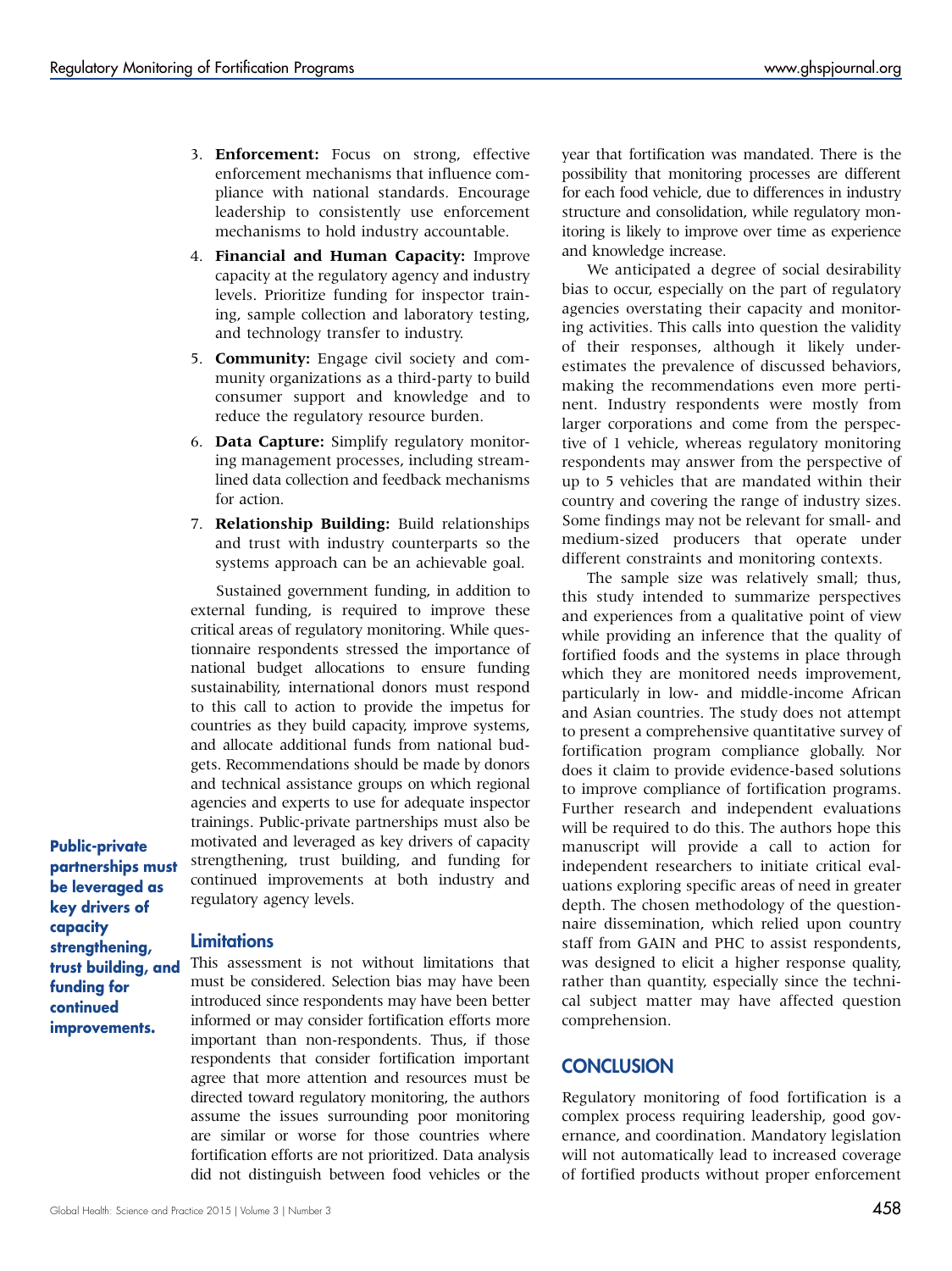and adequate capacity; likewise, focusing investment on upgrading technical skills and facilities will not automatically lead to the feedback mechanisms necessary to identify and recall underfortified products. Only by taking concrete steps to improve the entire regulatory system will a nutrition strategy that uses fortification see its intended health effects.

Challenges to enabling fortification compliance include economic disincentives at the industry level and a lack of prioritization and perceptions of political risk around enforcement at the government level. Investment strategies should focus on strong and consistent enforcement mechanisms that include a well-trained cadre of food inspectors, quality laboratories, clear legal instruments, simplified data capture mechanisms, and the use of civil society, all underpinned by strong government leadership. By improving these components of implementation, detection and prosecution of underfortified foods will improve and fortification programs will reach beyond the current 45% coverage of adequately fortified foods to attain their intended health impact.

Acknowledgments: The authors thank the representatives from government regulatory agencies and fortified food industries for their participation in the interviews and questionnaire and GAIN PHC country staff for their facilitation and assistance throughout the data collection process. We would also like to acknowledge the staff of Project Healthy Children's Zimbabwe office for their assistance in pilot testing and providing feedback on the survey design. We thank Jack Bagriansky for his perspectives and comments throughout the manuscript drafting process. The authors are also grateful to the Bill and Melinda Gates Foundation, which provided funding for this study (Grant IDs 51351 and 48965).

Competing Interests: None declared.

## REFERENCES

- 1. Hoddinott J, Rosegrant M, Torero M. Hunger and malnutrition. In: Lomborg B, editor . Global problems, smart solutions: costs and benefits. New York: Cambridge University Press and Copenhagen Consensus Center; 2013. p. 332–367.
- 2. Horton S. The economics of food fortification. J Nutr. 2006; 136(4):1068–1071. [Medline](http://www.ncbi.nlm.nih.gov/entrez/query.fcgi?cmd=Retrieve&db=PubMed&list_uids=16549479&dopt=Abstract)
- 3. Baltussen R, Knai C, Sharan M. Iron fortification and iron supplementation are cost-effective interventions to reduce iron deficiency in four subregions of the world. J Nutr. 2004;134(10): 2678–2684. [Medline](http://www.ncbi.nlm.nih.gov/entrez/query.fcgi?cmd=Retrieve&db=PubMed&list_uids=15465766&dopt=Abstract)
- 4. Boy E, Mannar V, Pandav C, de Benoist B, Viteri F, Fontaine O, et al. Achievements, challenges, and promising new approaches in vitamin and mineral deficiency control. Nutr Rev. 2009;67 (Suppl 1):S24–S30. [CrossRef](http://dx.doi.org/10.1111/j.1753-4887.2009.00155.x). [Medline](http://www.ncbi.nlm.nih.gov/entrez/query.fcgi?cmd=Retrieve&db=PubMed&list_uids=19453674&dopt=Abstract)
- 5. Christian P. Impact of the economic crisis and increase in food prices on child mortality: exploring nutritional pathways. J Nutr. 2010;140(1):177S–181S. [CrossRef](http://dx.doi.org/10.3945/jn.109.111708). [Medline](http://www.ncbi.nlm.nih.gov/entrez/query.fcgi?cmd=Retrieve&db=PubMed&list_uids=19923384&dopt=Abstract)
- 6. Semba RD. The historical evolution of thought regarding multiple micronutrient nutrition. J Nutr. 2012;142(1):143S–156S. [CrossRef.](http://dx.doi.org/10.3945/jn.110.137745) [Medline](http://www.ncbi.nlm.nih.gov/entrez/query.fcgi?cmd=Retrieve&db=PubMed&list_uids=22157539&dopt=Abstract)
- 7. Victora CG, Adair L, Fall C, Hallal PC, Martorell R, Richter L, et al. Maternal and child undernutrition: consequences for adult health and human capital. Lancet. 2008;371(9609):340–357. [CrossRef](http://dx.doi.org/10.1016/S0140-6736(07)61692-4). [Medline](http://www.ncbi.nlm.nih.gov/entrez/query.fcgi?cmd=Retrieve&db=PubMed&list_uids=18206223&dopt=Abstract)
- 8. Viteri FE, Gonzalez H. Adverse outcomes of poor micronutrient status in childhood and adolescence. Nutr Rev. 2002;60(5 Pt 2) (Suppl 5):S77–S83. [CrossRef](http://dx.doi.org/10.1301/00296640260130795). [Medline](http://www.ncbi.nlm.nih.gov/entrez/query.fcgi?cmd=Retrieve&db=PubMed&list_uids=12035865&dopt=Abstract)
- 9. Gibson RS. Strategies for preventing multi-micronutrient deficiencies: a review of experiences with food-based approaches in developing countries. In: Thompson B, Amoroso L, editors. Combating micronutrient deficiencies: food-based approaches. Rome: Food and Agriculture Organization; 2011. p. 7–27. Available from: [http://www.fao.org/docrep/013/](http://www.fao.org/docrep/013/am027e/am027e.pdf) [am027e/am027e.pdf](http://www.fao.org/docrep/013/am027e/am027e.pdf)
- 10. Moench-Pfanner R, Laillou A, Berger J. Introduction: large-scale fortification, an important nutrition-specific intervention. Food Nutr Bull. 2012;33(Suppl):S255–S259. [Medline](http://www.ncbi.nlm.nih.gov/entrez/query.fcgi?cmd=Retrieve&db=PubMed&list_uids=23444706&dopt=Abstract)
- 11. Spohrer R, Larson M, Maurin C, Laillou A, Capanzana M, Garrett GS. The growing importance of staple foods and condiments used as ingredients in the food industry and implications for large-scale food fortification programs in Southeast Asia. Food Nutr Bull. 2013;34(2)(Suppl):S50–S61. [Medline](http://www.ncbi.nlm.nih.gov/entrez/query.fcgi?cmd=Retrieve&db=PubMed&list_uids=24049996&dopt=Abstract)
- 12. Rowe LA, Dodson DM. Addressing micronutrient malnutrition in urban settings. In: Ahn R,Burke TF,McGahan AM, editors. Innovating for healthy urbanization. New York: Springer; 2015.
- 13. United Nations Children's Fund (UNICEF). Expanded iodine data (internal report). New York: UNICEF; 2013.
- 14. Food Fortification Initiative (FFI) [Internet]. Atlanta (GA): FFI; c2015. Global progress; [cited 2015 Jul 20]. Available from: [http://www.ffinetwork.org/global\\_progress/index.php](http://www.ffinetwork.org/global_progress/index.php)
- 15. Sablah M, Grant F, Fiedler JL. Food fortification in Africa: progress to date and priorities moving forward. Sight and Life. 2013;27(3):18–24. Available from: [http://www.sightandlife.](http://www.sightandlife.org/fileadmin/data/Magazine/2013/27_3_2013/food_fortification_in_africa.pdf) [org/fileadmin/data/Magazine/2013/27\\_3\\_2013/](http://www.sightandlife.org/fileadmin/data/Magazine/2013/27_3_2013/food_fortification_in_africa.pdf) [food\\_fortification\\_in\\_africa.pdf](http://www.sightandlife.org/fileadmin/data/Magazine/2013/27_3_2013/food_fortification_in_africa.pdf)
- 16. Mannar MGV, Bohac L. Achieving universal salt iodization: lessons learned and emerging issues. Ottawa: Micronutrient Initiative; 2009. Available from: [http://files.givewell.org/files/](http://files.givewell.org/files/DWDA%202009/Interventions/Iodine/Achieving%20Universal%20Salt%20Iodization.pdf) [DWDA%202009/Interventions/Iodine/Achieving%20Universal](http://files.givewell.org/files/DWDA%202009/Interventions/Iodine/Achieving%20Universal%20Salt%20Iodization.pdf) [%20Salt%20Iodization.pdf](http://files.givewell.org/files/DWDA%202009/Interventions/Iodine/Achieving%20Universal%20Salt%20Iodization.pdf)
- 17. Global Alliance for Improved Nutrition (GAIN); United Nations Children's Fund (UNICEF); GAIN-UNICEF USI Partnership Project. USI Partnership and Bill and Melinda Gates Foundation Steering Committee meeting, October 2014 (updated with data from the Philippines 2013 National Nutrition Survey). Washington (DC): GAIN; 2014.
- 18. Ogunmoyela OA, Adekoyeni O, Aminu F, Umunna LO. A critical evaluation of survey results of vitamin A and Fe levels in the mandatory fortified food vehicles and some selected processed foods in Nigeria. Nigerian Food J. 2013;31(2):52–62. [Medline](http://dx.doi.org/10.1016/S0189-7241(15)30077-1)
- 19. Global Alliance for Improved Nutrition (GAIN). Food fortification compliance monitoring (internal report). Geneva: GAIN; 2015.
- 20. van den Wijngaart A, Bégin F, Codling K, Randall P, Johnson QW. Regulatory monitoring systems of fortified salt and wheat flour in selected ASEAN countries. Food Nutr Bull. 2013;34(2) (Suppl):S102–S111. [Medline](http://www.ncbi.nlm.nih.gov/entrez/query.fcgi?cmd=Retrieve&db=PubMed&list_uids=24050001&dopt=Abstract)
- 21. World Health Organization (WHO). Report of the joint WHO, UNICEF, FFI, GAIN, MI, and World Bank meeting on regulatory monitoring of salt and flour fortification programmes in Asia, 27-29 September 2011, Manila, Philippines. Manila: WHO Regional Office for the Western Pacific; 2011. Available from: [http://iris.wpro.who.int/bitstream/10665.1/5282/3/](http://iris.wpro.who.int/bitstream/10665.1/5282/3/RS_2011_GE_57_PHL_eng.pdf) [RS\\_2011\\_GE\\_57\\_PHL\\_eng.pdf](http://iris.wpro.who.int/bitstream/10665.1/5282/3/RS_2011_GE_57_PHL_eng.pdf)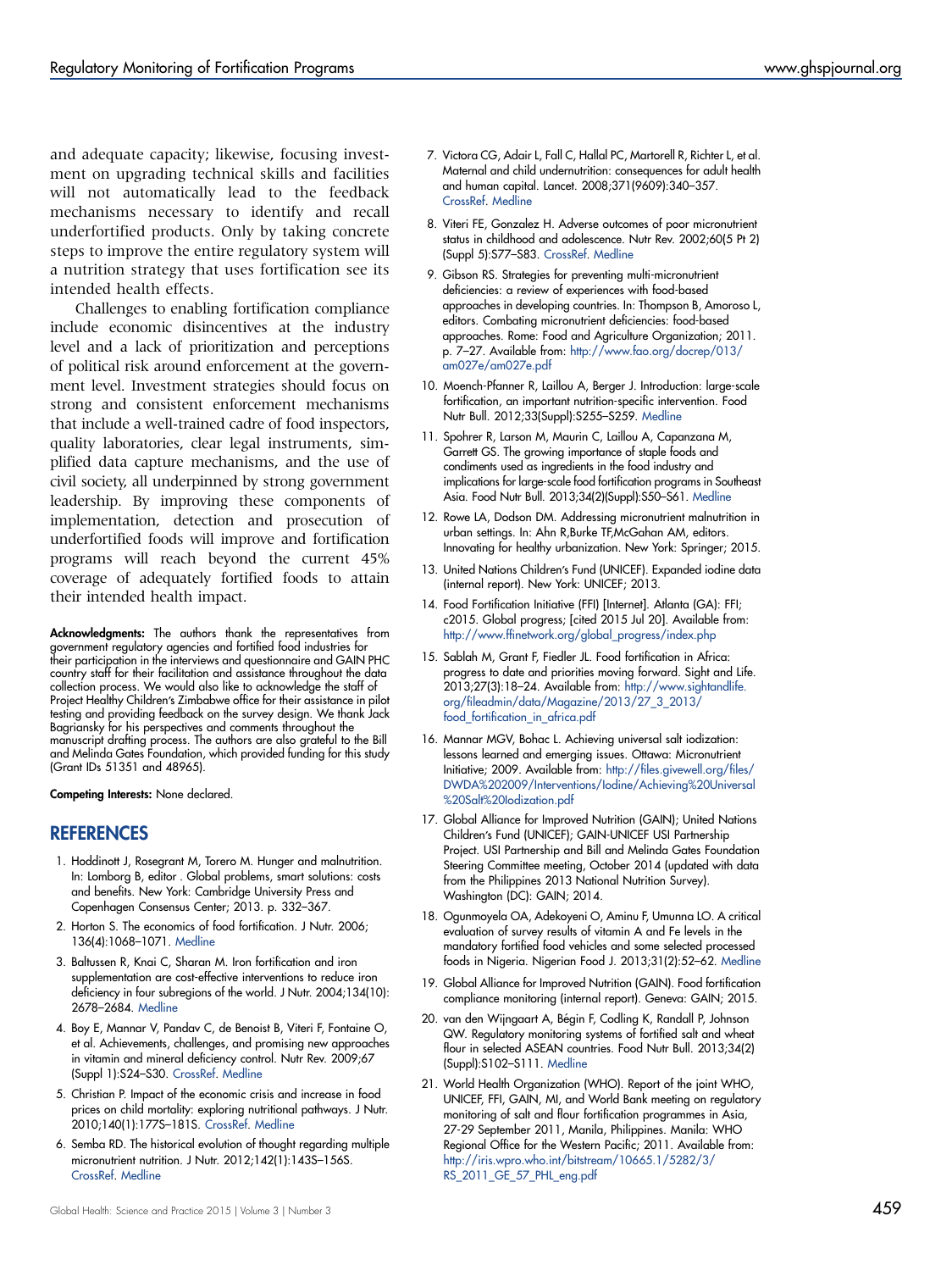- 22. Peña-Rosas JP, Parvanta I, Van Der Haar F, Chapel TJ. Monitoring and evaluation in flour fortification programs: design and implementation considerations. Nutr Rev. 2008;66(3):148–162. [CrossRef](http://dx.doi.org/10.1111/j.1753-4887.2008.00019.x). [Medline](http://www.ncbi.nlm.nih.gov/entrez/query.fcgi?cmd=Retrieve&db=PubMed&list_uids=18289179&dopt=Abstract)
- 23. Rowe LA, Dodson DM. A knowledge-to-action approach to food fortification: guiding principles for the design of fortification programs as a means of effectively addressing micronutrient malnutrition. Health. 2012;4(10):904–909. [CrossRef](http://dx.doi.org/10.4236/health.2012.410138)
- 24. Allen L,de Benoist B,Dary O,Hurrell RF, editors. Guidelines on food fortification with micronutrients. Geneva: World Health Organization; 2006. Available from: [http://apps.who.int/iris/bitstream/10665/](http://apps.who.int/iris/bitstream/10665/43412/1/9241594012_eng.pdf?ua = 1) [43412/1/9241594012\\_eng.pdf?ua = 1](http://apps.who.int/iris/bitstream/10665/43412/1/9241594012_eng.pdf?ua = 1)
- 25. Darnton-Hill I. Overview: rationale and elements of a successful food-fortification programme. Food Nutr Bull. 1998;19(2): 92–100. Available from: [http://nsinf.publisher.ingentaconnect.](http://nsinf.publisher.ingentaconnect.com/content/nsinf/fnb/1998/00000019/00000002/art00002) [com/content/nsinf/fnb/1998/00000019/00000002/](http://nsinf.publisher.ingentaconnect.com/content/nsinf/fnb/1998/00000019/00000002/art00002) [art00002](http://nsinf.publisher.ingentaconnect.com/content/nsinf/fnb/1998/00000019/00000002/art00002)
- 26. A2Z Project [Internet]. Washington (DC): USAID/A2Z Project. Food control manuals; [cited 2015 Apr 19]. Available from: <http://a2zproject.org/node/74>
- 27. Nestel P, Nalubola R. Manual for wheat flour fortification with iron: guidelines for the development, implementation, monitoring, and evaluation of a program for wheat flour fortification with iron. Arlington (VA): USAID/MOST Project; 2000. Available from: <http://www.a2zproject.org/pdf/1.pdf>
- 28. Nestel P, Nalubola R, Mayfield E. Quality assurance as applied to micronutrient fortification: guidelines for technicians, supervisors, and workers concerned with nutrition. Washington (DC): International Life Sciences Institute; 2002.
- 29. Food and Agricultural Organization (FAO); World Health Organization (WHO). Assuring food safety and quality: guidelines for strengthening national food control systems. Rome: FAO; 2003. FAO Food and Nutrition Paper 76. Available from: <http://www.fao.org/3/a-y8705e.pdf>
- 30. Makhumula P, Dary O, Guamuch M, Tom C, Afidra R, Rambeloson Z. Legislative frameworks for corn flour and maize meal fortification. Ann N Y Acad Sci. 2014;1312(1): ):91–104. [CrossRef](http://dx.doi.org/10.1111/nyas.12349). [Medline](http://www.ncbi.nlm.nih.gov/entrez/query.fcgi?cmd=Retrieve&db=PubMed&list_uids=24521440&dopt=Abstract)
- 31. Dijkhuizen MA, Wieringa FT, Soekarjo D, Van KT, Laillou A. Legal framework for food fortification: examples from Vietnam and Indonesia. Food Nutr Bull. 2013;34(2)(Suppl):S112–S123. [Medline](http://www.ncbi.nlm.nih.gov/entrez/query.fcgi?cmd=Retrieve&db=PubMed&list_uids=24050002&dopt=Abstract)
- 32. Smarter Futures Partnership. FORTIMAS: an approach for tracking the population coverage and impact of a flour fortification program. Smarter Futures Partnership; 2013. Available from: [http://www.ifglobal.org/images/documents/](http://www.ifglobal.org/images/documents/FORTIMAS_%20full_document.pdf) [FORTIMAS\\_%20full\\_document.pdf](http://www.ifglobal.org/images/documents/FORTIMAS_%20full_document.pdf)
- 33. World Bank [Internet]. Washington (DC): World Bank; c2015. Country and lending groups; [cited 2015 Mar 28]. Available from: <http://data.worldbank.org/about/country-and-lending-groups>
- 34. Havinga T. Private regulation of food safety by supermarkets. Law Policy. 2006;28(4):515–533. [CrossRef](http://dx.doi.org/10.1111/j.1467-9930.2006.00237.x)
- 35. Yapp C, Fairman R. Factors affecting food safety compliance within small and medium-sized enterprises: implications for regulatory and enforcement strategies. Food Control. 2006; 17(1):42–51. [CrossRef](http://dx.doi.org/10.1016/j.foodcont.2004.08.007)
- 36. Kagan R, Scholtz J. The 'criminology of the corporation' and regulatory enforcement strategies. In: Hawkins K,Thomas J, editors. Enforcing regulation. Boston: Kluwer-Nijhoff; 1984. p. 352–377.
- 37. Bishai D, Nalubola R. The history of food fortification in the United States: its relevance for current fortification efforts in developing countries. Econ Dev Cult Change. 2002;51(1): 37–53. [CrossRef](http://dx.doi.org/10.1086/345361)
- 38. García-Casal MN. Planning and implementing food fortification programs to combat micronutrient malnutrition: iron. Food Nutr Sci. 2014;5(10):880–888. [CrossRef](http://dx.doi.org/10.4236/fns.2014.510097)
- 39. Hurrell R, Ranum P, de Pee S, Biebinger R, Hulthen L, Johnson Q, et al. Revised recommendations for iron fortification of wheat flour and an evaluation of the expected impact of current national wheat flour fortification programs. Food Nutr Bull. 2010; 31(1 Suppl):S7–S21. [Medline](http://www.ncbi.nlm.nih.gov/entrez/query.fcgi?cmd=Retrieve&db=PubMed&list_uids=20629349&dopt=Abstract)
- 40. Assunção MCF, Santos IS, Barros AJD, Gigante DP, Victora CG. Flour fortification with iron has no impact on anaemia in urban Brazilian children. Public Health Nutr. 2012;15(10):1796–1801. [CrossRef](http://dx.doi.org/10.1017/S1368980012003047). [Medline](http://www.ncbi.nlm.nih.gov/entrez/query.fcgi?cmd=Retrieve&db=PubMed&list_uids=22704130&dopt=Abstract)
- 41. Riviere JE,Buckley GJ, editors. Ensuring safe foods and medical products through stronger regulatory systems abroad. Washington (DC): Institute of Medicine, The National Academies Press; 2012.
- 42. Goodman C, Kachur SP, Abdulla S, Bloland P, Mills A. Drug shop regulation and malaria treatment in Tanzania--why do shops break the rules, and does it matter? Health Policy Plan. 2007; 22(6):393–403. [CrossRef](http://dx.doi.org/10.1093/heapol/czm033). [Medline](http://www.ncbi.nlm.nih.gov/entrez/query.fcgi?cmd=Retrieve&db=PubMed&list_uids=17921151&dopt=Abstract)
- 43. United Nations Children's Fund (UNICEF); Food Fortification Initiative (FFI). Monitoring of flour fortification: the case of South Africa. New York: UNICEF; 2014. Available from: [http://www.](http://www.ffinetwork.org/monitor/Documents/SouthAfricaCS.pdf) [ffinetwork.org/monitor/Documents/SouthAfricaCS.pdf](http://www.ffinetwork.org/monitor/Documents/SouthAfricaCS.pdf)
- 44. Bennett S, Dakpallah G, Garner P, Gilson L, Niitayaramphong S, Zurita B, et al. Carrot and stick: state mechanisms to influence private provider behavior. Health Policy Plan. 1994;9(1):1–13. **[Medline](http://www.ncbi.nlm.nih.gov/entrez/query.fcgi?cmd=Retrieve&db=PubMed&list_uids=10133096&dopt=Abstract)**
- 45. Hongoro C, Kumaranayake L. Do they work? Regulating forprofit providers in Zimbabwe. Health Policy Plan. 2000;15(4): 368–377. [CrossRef](http://dx.doi.org/10.1093/heapol/15.4.368). [Medline](http://www.ncbi.nlm.nih.gov/entrez/query.fcgi?cmd=Retrieve&db=PubMed&list_uids=11124239&dopt=Abstract)
- 46. Gönül FF, Carter F, Petrova E, Srinivasan K. Promotion of prescription drugs and its impact on physicians' choice behavior. J Mark. 2001;65(3):79–90. [CrossRef](http://dx.doi.org/10.1509/jmkg.65.3.79.18329)
- 47. Akerlof GA. The market for "lemons": Quality uncertainty and the market mechanism. Q J Econ. 1970;84(3):488–500. [CrossRef](http://dx.doi.org/10.2307/1879431)
- 48. Schüth T, Jamangulova T, Janikeeva S, Tologonov T. Power from below: enabling communities to ensure the provision of iodated salt in Kyrgyzstan. Food Nutr Bull. 2005;26(4):366–375. [Medline](http://www.ncbi.nlm.nih.gov/entrez/query.fcgi?cmd=Retrieve&db=PubMed&list_uids=16465983&dopt=Abstract)
- 49. Pearson M, Zwi AB, Buckley NA, Manuweera G, Fernado R, Dawson AH, et al. Policymaking 'under the radar': a case study of pesticide regulation to prevent intentional poisoning in Sri Lanka. Health Policy Plan. 2015;30(1):56–67. [CrossRef.](http://dx.doi.org/10.1093/heapol/czt096) [Medline](http://www.ncbi.nlm.nih.gov/entrez/query.fcgi?cmd=Retrieve&db=PubMed&list_uids=24362640&dopt=Abstract)
- 50. Wirth J, Nichols E, Mas'd H, Barham R, Johnson Q, Serdula M. External mill monitoring of wheat flour fortification programs: an approach for program managers using experiences from Jordan. Nutrients. 2013;5(11):4741–4759. [CrossRef.](http://dx.doi.org/10.3390/nu5114741) [Medline](http://www.ncbi.nlm.nih.gov/entrez/query.fcgi?cmd=Retrieve&db=PubMed&list_uids=24284616&dopt=Abstract)
- 51. Elhakim N, Laillou A, El Nakeeb A, Yacoub R, Shehata M. Fortifying baladi bread in Egypt: reaching more than 50 million people through the subsidy program. Food Nutr Bull. 2012; 33(4 Suppl):S260–S271. [Medline](http://www.ncbi.nlm.nih.gov/entrez/query.fcgi?cmd=Retrieve&db=PubMed&list_uids=23444707&dopt=Abstract)
- 52. United Nations Children's Fund (UNICEF); Food Fortification Initiative (FFI). Monitoring of flour fortification: the case of Indonesia. New York: UNICEF; 2014. Available from: [http://](http://www.ffinetwork.org/monitor/Documents/IndonesiaCS.pdf) [www.ffinetwork.org/monitor/Documents/IndonesiaCS.pdf](http://www.ffinetwork.org/monitor/Documents/IndonesiaCS.pdf)
- 53. U.S. Department of Health and Human Services, Food and Drug Administration (FDA), Center for Drug Evaluation and Research, Center for Biologics Evaluation and Research, Center for Veterinary Medicine, Office of Regulatory Affairs. Guidance for industry: quality systems approach to pharmaceutical CGMP regulations. Washington (DC): FDA; 2006. Available from: [http://www.fda.gov/downloads/Drugs/.../Guidances/](http://www.fda.gov/downloads/Drugs/.../Guidances/UCM070337.pdf) [UCM070337.pdf](http://www.fda.gov/downloads/Drugs/.../Guidances/UCM070337.pdf)